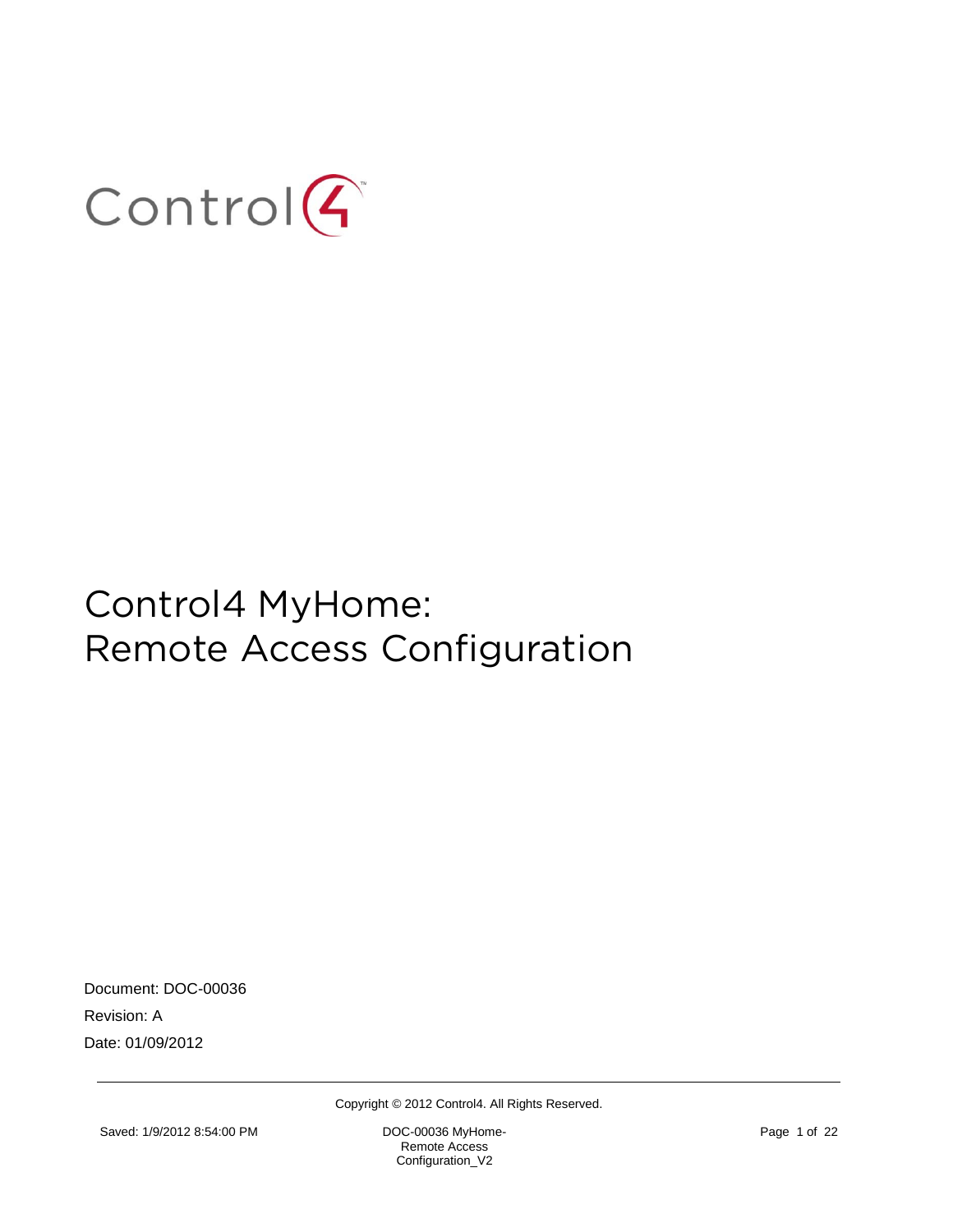### About Control4

Control4, a leading provider of the operating system for the smart home, delivers intelligent control of consumer electronics products, appliances and networking systems through an easy-to-use and intuitive software interface. Founded in 2003, the company delivers affordable automation and control of lighting, music, video, HVAC, security, and energy management systems to the broad market through more than 1,600 custom integrators, retail outlets, and distributors in over 65 countries. Control4 is the platform of choice for major consumer electronics companies, hotels, businesses and utilities that require an intelligent, open and affordable control solution. For more information visit www.control4.com.For more information visi[t www.control4.com.](http://www.control4.com/)

## Disclaimer

The information in this document is provided in connection with Control4 products. No license, express or implied, by estoppel or otherwise, to any intellectual property rights is granted by this document. Except as provided in Control4's terms and conditions for the license of such products, Control4 Corporation and its affiliates, ("Control4") assume no liability whatsoever, and Control4 disclaims any express or implied warranty, relating to the sale and/or use of Control4 products including liability or warranties relating to fitness for a particular purpose, merchantability, or infringement of any patent, copyright or other intellectual property right. Control4 products are not intended for use in medical, life saving, or life sustaining applications.

Information regarding third-party products is provided solely for educational purposes. Control4 is not responsible for the performance or support of third-party products and does not make any representations or warranties whatsoever regarding the quality, reliability, functionality or compatibility of these products. The reader is advised that third parties can have intellectual property rights that can be relevant to this document and the technologies discussed herein, and is advised to seek the advice of competent legal counsel, without obligation of Control4.

Control4 retains the right to make changes to this document or related product specifications and descriptions, at any time, without notice. Control4 makes no warranty for the use of this document and assumes no responsibility for any errors that can appear in the document nor does it make a commitment to update the information contained herein.

### Copyright

©2012 Control4. All rights reserved. Control4, the Control4 logo, the 4-ball logo, the Control4 Certified logo, theControl4 iQ logo, Everyday Easy, and InfinityEdge are registered trademarks or trademarks of Control4 Corporation in the United States and/or other countries. Other brands and names are the property of their respective owners.

### Contact Information

Control4 Corporation 11734 S. Election Road Salt Lake City, UT 84020 USA http://www.control4.com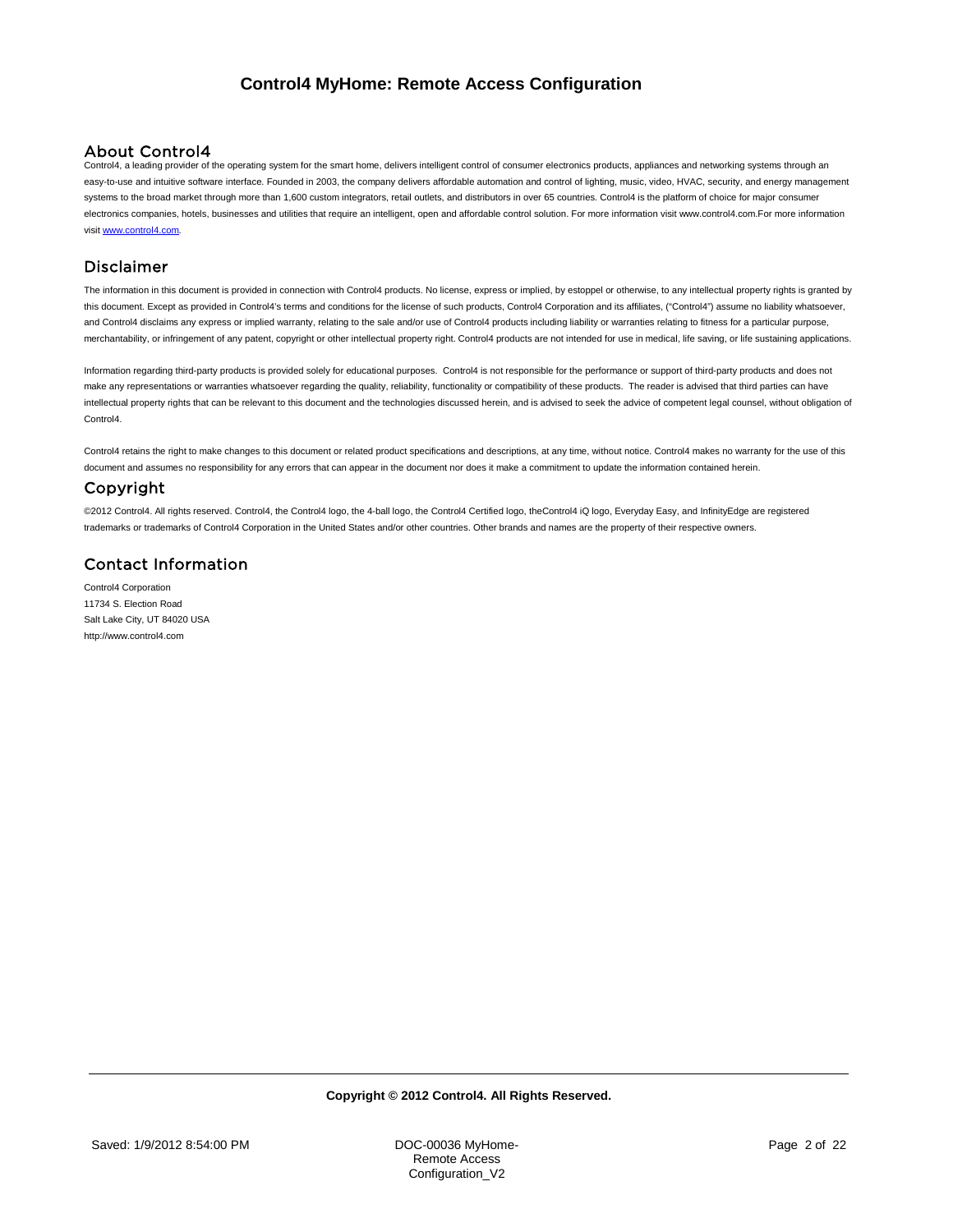# Contents

| 1 <sub>1</sub> |     |       |  |
|----------------|-----|-------|--|
|                | 1.1 |       |  |
|                | 1.2 |       |  |
|                | 1.3 |       |  |
|                | 1.4 |       |  |
| 2.             |     |       |  |
|                | 2.1 |       |  |
|                |     |       |  |
|                | 2.2 |       |  |
|                | 2.3 |       |  |
|                |     | 2.3.1 |  |
|                |     |       |  |
|                |     |       |  |
|                |     |       |  |
|                |     |       |  |
| 3.             |     |       |  |
|                | 3.1 |       |  |
|                |     | 3.1.1 |  |
|                |     |       |  |
|                |     |       |  |
|                |     |       |  |
|                |     |       |  |
|                |     |       |  |
|                |     |       |  |
|                |     |       |  |
|                |     |       |  |
|                |     |       |  |
|                |     |       |  |
|                | 3.2 |       |  |
|                |     |       |  |
| 4.             |     |       |  |
|                | 4.1 |       |  |
|                |     |       |  |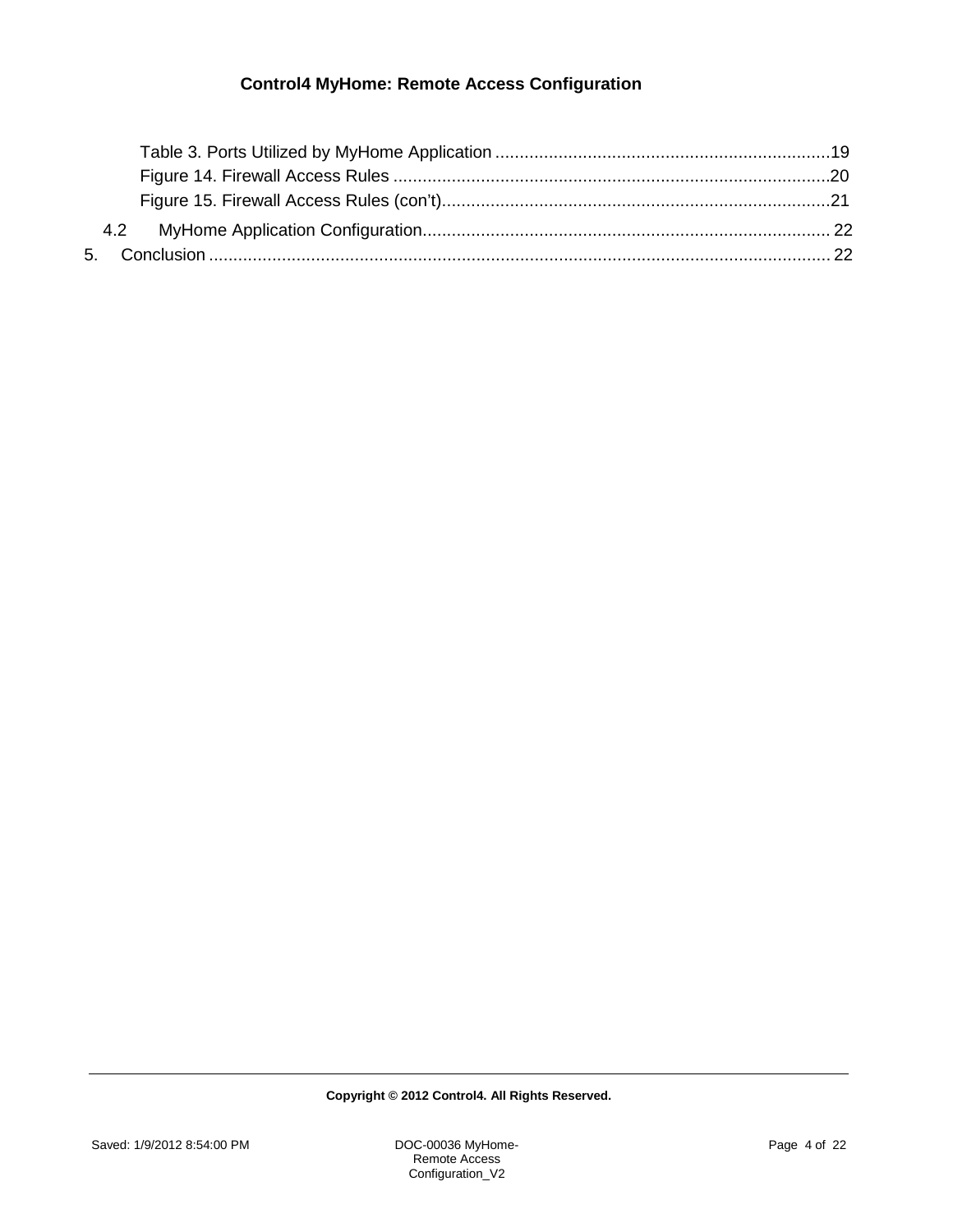# <span id="page-4-0"></span>1. Introduction

The Control4® MyHome™ family of applications offers a convenient and flexible way to turn you and your customer's smartphone, tablet or computer into the familiar and graphically-rich Control4 touch interface. MyHome applications are an affordable way to extend the capabilities of the Control4 homeautomation experience and manage a home automation system more effectively, including lighting, temperature, music, movies, and security.

In a Control4-enabled smart home, the MyHome applications work with your Control4 system over the home's WiFi network securely, because only authorized devices can connect to your system and to a properly-configured WiFi network.

MyHome applications also can be used outside the home, but care should be taken to properly configure the home network first to keep it secure when using it outside the home environment.

## <span id="page-4-1"></span>1.1 Purpose

This document is intended for Control4 Dealers and Installers who want to set up MyHome for their customers to use outside the home.

This white paper describes different remote access configuration solutions to set up when using MyHome applications outside the home—and the benefits and limitations of each option so that a Dealer can discuss the tradeoffs with their customers to identify the optimal approach.

# <span id="page-4-2"></span>1.2 Scope

To configure your customer's home for remote access by the MyHome application, you will need to

- establish a method for addressing the home from any Internet connection through either a static Internet protocol ("IP") address or a dynamic DNS service ("DynDNS") as described in "Internet Addressing Solutions."
- install a broadband router that supports virtual private network ("VPN") client access and configure your mobile devices to establish VPN connections with your home as described in "Virtual Private Network Broadband Router and Client Connection."

This white paper describes the key attributes of these major steps. Configuring broadband routers to enable VPN connections can be very complex. The examples we provided have worked in actual homes, but we have not provided an exhaustive list of possible configurations. In most cases, the manufacturer of the networking equipment will be able to provide the best support for these products. Dealers and installers should contact them directly to get the latest information regarding their products and their VPN capabilities or limitations.

Alternatively, a broadband router could be configured to support 'port forwarding,' which would also enable remote access by the MyHome application, but without a need for a VPN client on the mobile device. This approach introduces numerous security risks that could enable a malicious Internet user to gain unauthorized access to the Control4 system outside the home. Control4 does not recommend this approach for customer installations, but the details and a description of the security risks are also described in this white paper.

**IMPORTANT:** Control4 recommends that remote access using the MyHome application only be implemented securely with a Control4-supported broadband router that offers VPN connections.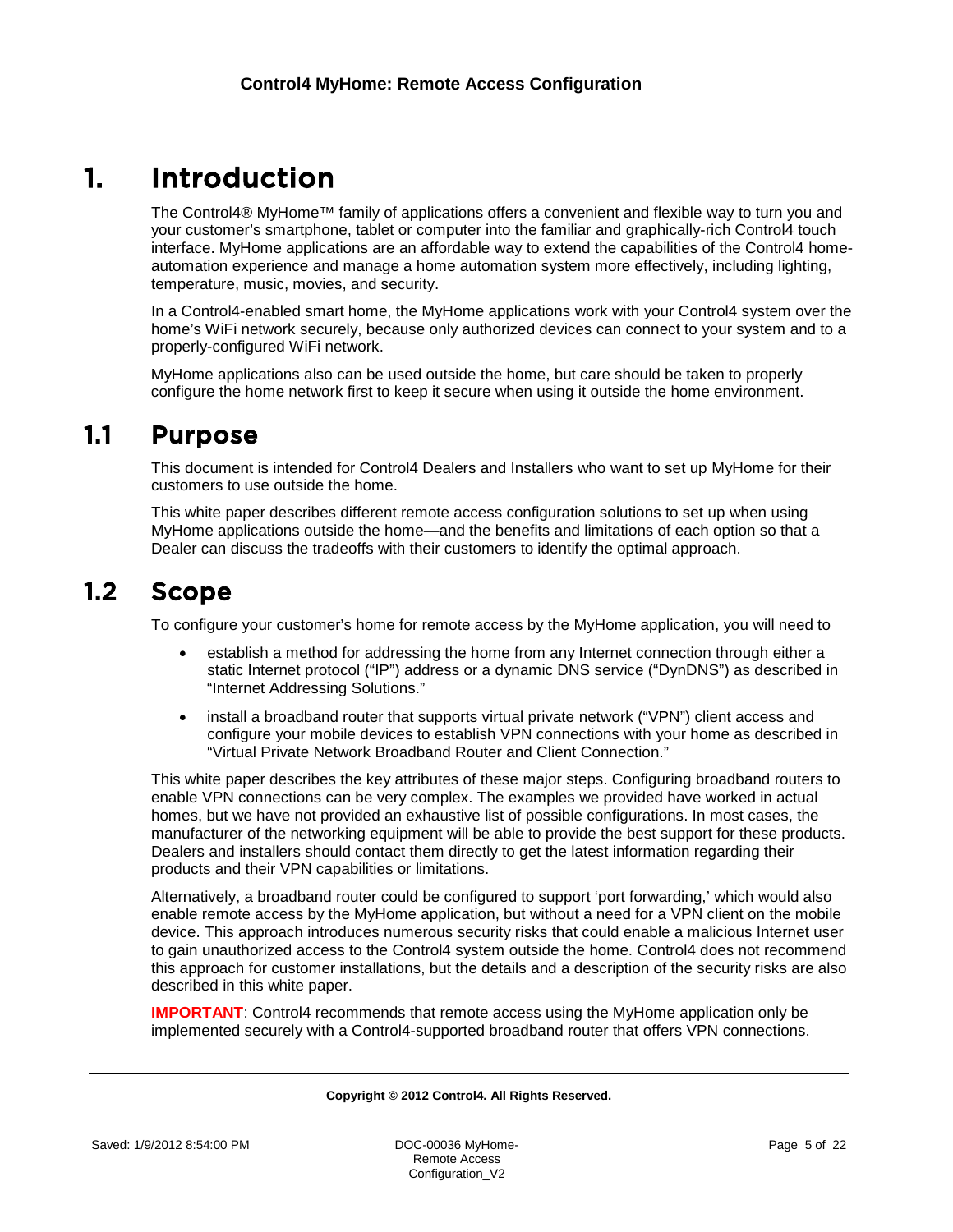# <span id="page-5-0"></span>1.3 Keywords and Definitions

| <b>Keywords</b>                    | <b>Definitions</b>                                                                                                                                                          |
|------------------------------------|-----------------------------------------------------------------------------------------------------------------------------------------------------------------------------|
| Domain name system<br>(DNS)        | A naming system that translates computer host names into IP addresses.                                                                                                      |
| Dynamic DNS service<br>(DDNS)      | A service used to update in real time the Domain Name System (DNS) name<br>servers to keep them up to date with the current IP address of a home's<br>broadband connection. |
| Internet protocol (IP)             | The main protocol used across the Internet for data packet transfers across<br>networks.                                                                                    |
| Internet Service<br>Provider (ISP) | Companies that offer Internet access to their customers for a fee.                                                                                                          |
| Port forwarding                    | A router configuration whereby an incoming data packet's destination address is<br>translated to a new destination and that data packet is sent to that new<br>destination. |
| Remote Access                      | The ability to access a computer or network from a remote location.                                                                                                         |
| Virtual private network<br>(VPN)   | The use of private communications over a public network through the Internet and<br>Intranets. A login and password are usually required to access the VPN.                 |

# <span id="page-5-1"></span>1.4 Related Documents

| <b>Document Title</b>                | <b>Document Location</b>                        |
|--------------------------------------|-------------------------------------------------|
| <b>Control4 Supported Networking</b> | Control4 Dealer portal at:                      |
| <b>Equipment</b>                     | http://www.control4.com/dealer/products/myhome/ |

# <span id="page-5-2"></span>2. Internet Addressing Solutions

Most homeowners obtain their broadband Internet access from an Internet Service Provider (ISP) that allocates a numeric IP address for their home. This numeric IP address is similar to the street address for the home, but identifies a 'virtual' location for the home on the Internet. Many ISPs offer both "static" IP addresses—which means they are stable, unchanging addresses—and "dynamic" IP addresses—which can change from one session on the Internet to the next. While it would be easier for homeowners who want to access their home remotely over the Internet to have a static IP address, most ISPs only offer such an address at an extra cost. Instead, ISPs typically provide dynamic IP addresses so that they can rapidly expand their networks for new users, reconfigure networks to optimize traffic, and make changes without regard to the IP addresses they have allocated to each user to keep their administrative costs low.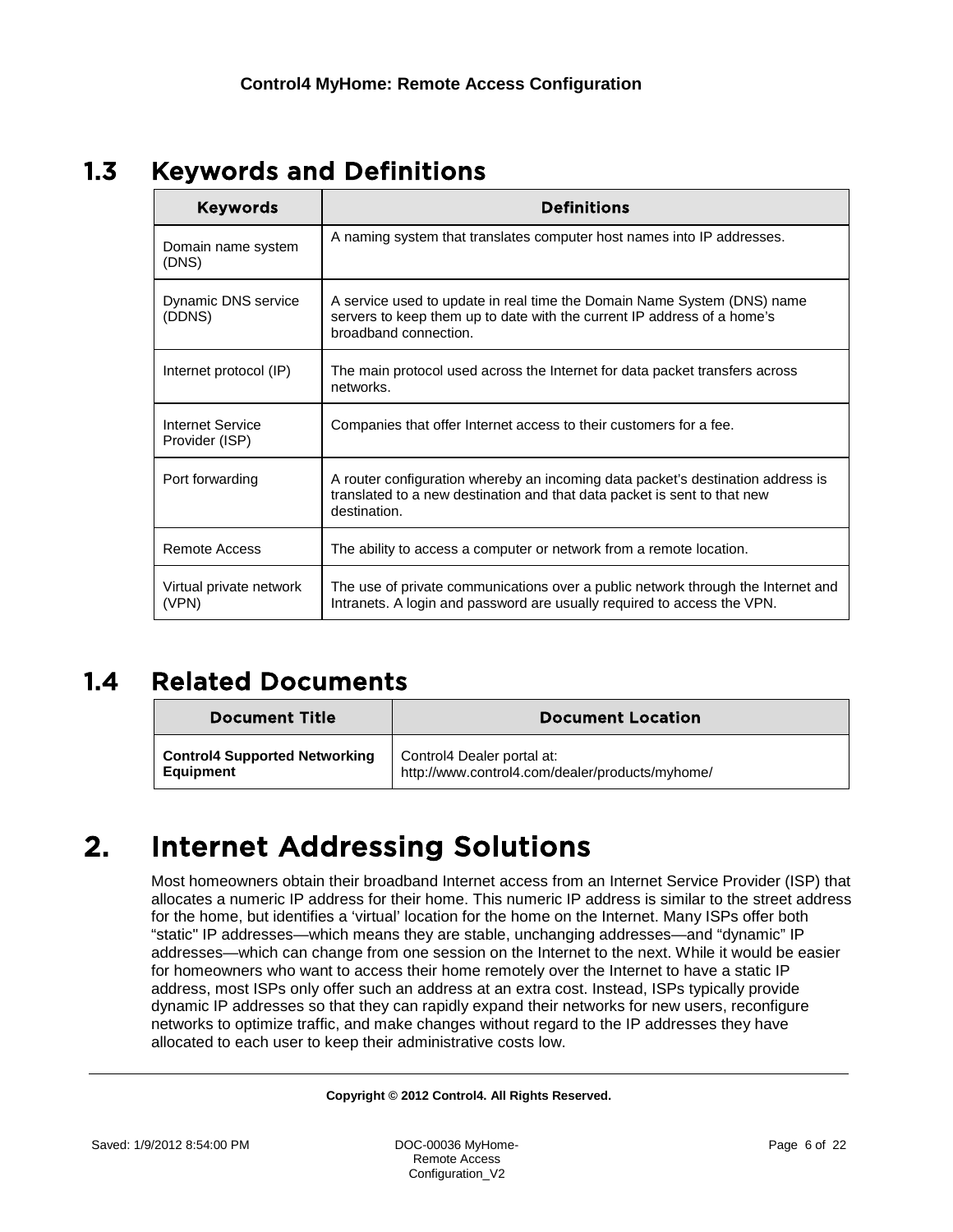Currently, remote access to the Control4<sup>®</sup> system using the MyHome<sup>TM</sup> application requires that a user or Dealer knows and is able to enter their home's IP address. However, a numeric IP address is not only inconvenient to remember, but a connection is impossible if the IP address changes (which the ISP has the right to do) and the user is unaware of the change.

To overcome these limitations, the Dealer can work with the homeowner to establish a static IP address for the home or use a dynamic DNS (DDNS) service provider to create a static name that connects a user to a home's broadband IP address.

Two solutions are described below that you can set up for the homeowner:

- Obtain a static IP address from the ISP, or
- Assign a DNS hostname using a DDNS service provider.

Dynamic IP vs. Static IP

# <span id="page-6-0"></span>2.1 Static IP Addresses

A static IP address offers the very best performance with the MyHome application and is the preferred option for homeowners that seek the highest levels of service. To obtain a static IP address, the Dealer will need to contact the homeowner's ISP. Most ISPs offer static IP addresses at an additional cost, but the benefit is a more stable remote connection to the home.

When coupled with a broadband router supporting VPNs, the homeowner may also benefit by having more robust remote access to all of their Internet-connected electronics. In many cases, homeowners that have remote access to their corporate network already have static IP addresses because many corporate IT staffs require it to "white list" access from the remote IP address to the corporate network.

The details of obtaining a static IP address will vary based on the ISP and are beyond the scope of this white paper.

As an example of one ISP with static IP capabilities, Comcast® offers a business-class level of service for which static IP addresses are available at an additional cost over the standard monthly Internet access charges. More information can be found here: [http://business.comcast.com.](http://business.comcast.com/)

<span id="page-6-1"></span>A table published by Comcast on their website describing the differences in service and their cost as of January 1, 2012 is shown below.

| <b>Your Business</b><br>Uses:       | Dynamic IP                                                                          | Static IP                                                                                 |  |  |  |  |
|-------------------------------------|-------------------------------------------------------------------------------------|-------------------------------------------------------------------------------------------|--|--|--|--|
| A Single<br>Computer                | No additional hardware or special<br>configuration required. W                      | No additional hardware or special<br>configuration required.                              |  |  |  |  |
| <b>Multiple</b><br><b>Computers</b> | Requires a router.                                                                  | Requires a switch or hub.                                                                 |  |  |  |  |
| <b>VPN</b><br><b>Compatibility</b>  | Requires a router for multiple computers.<br>Special configuration may be required. | Requires a switch or hub for multiple<br>computers. No special configuration<br>required. |  |  |  |  |
| Remote<br><b>Management</b>         | Difficult to configure and may require a<br>special configuration to router.        | No special configuration required.                                                        |  |  |  |  |
| <b>Hosted Servers</b>               | Requires outside-hosted dynamic DNS.<br>Firewall may limit mail server.             | All ports available. No special configuration<br>required.                                |  |  |  |  |
| Pricing                             | Included with Business Class Internet<br>Service.                                   | Static IPs available; 1 - \$14.95/mo., 5 -<br>\$19.95/mo., 13 - \$34.95/mo.               |  |  |  |  |

## **Table 1. Comcast Business Service Dynamic IP vs. Static IP Comparison**

Please Get a Free Quote or call (866) 621-1191 to speak to a dedicated local Business Class representative to order business services from Comcast, or to have any questions you may have answered.

Source: Comcast website as of 1/6/2012. http://business.comcast.com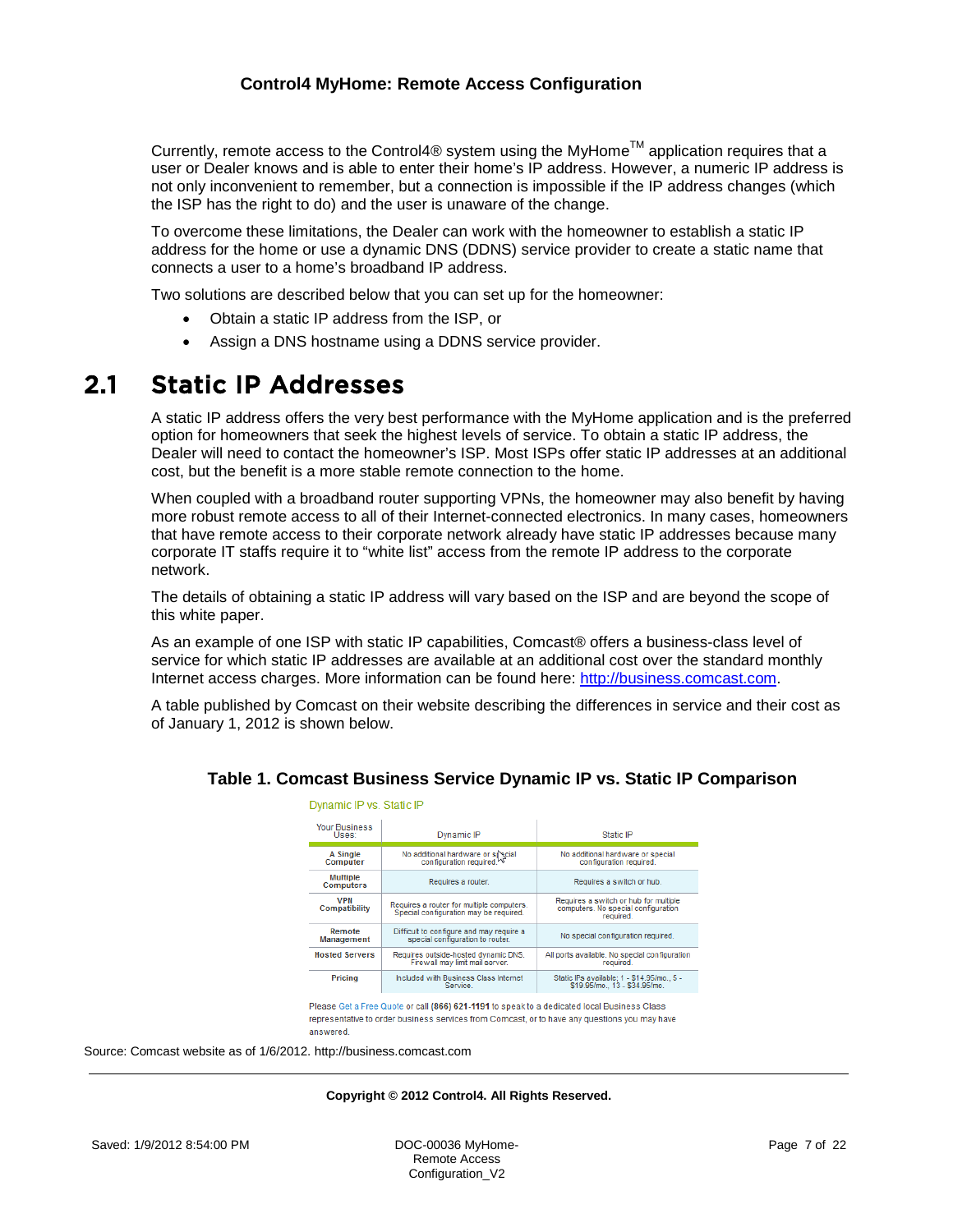# <span id="page-7-0"></span>2.2 Dynamic DNS Services

For homeowners who are unable to obtain a static IP address, unwilling to incur the additional cost or prefer the simplicity of remembering a hostname, a DDNS service provider can be used to overcome the limitations of dynamic IP addresses. The DDNS service provider allocates a static hostname (e.g., **homeownername.ddnsservice.org**) to the user. The static hostname is used by the DDNS provider to redirect queries to the current IP address of the home.

Whenever the ISP allocates a new IP address, software running on the broadband router or a computer at the home communicates the new IP address to the DDNS provider. The ultimate result is that homeowners can connect with their homes by using their own hostname, for example, **homeowner.ddnsservice.org** instead of an unknown varying IP address.

The downside of using the DDNS service provider is that there may be times during which the home's IP address has changed, but this change has not been communicated back to the DDNS service. During these brief periods, the use of the hostname would be unsuccessful. The DDNS service provider will be pointing to the old IP address until it receives notification that the address has changed. Unfortunately, the DDNS service provider won't be able to distinguish between a changed IP address, an Internet access outage, or some other error, and the user will only know that their MyHome application is unable to connect.

On a positive note, changes in the dynamic IP address allocated to a home are typically infrequent (sometimes as long as months or years between changes) and the delay in the notification of the IP address change to the DDNS provider is also usually very short (less than five (5) minutes). Most users will never experience any problems, but the Dealer should communicate the potential problem to their customers to properly set expectations and avoid unnecessary service calls.

Unfortunately, the configuration of dynamic domain name services is not standardized and varies based on the DDNS service provider, the broadband router that supports such a service, or the software application that is installed in the home to enable this service.

As with many aspects of third party products and services that interact with the Control4 system, the Dealer should adopt a preferred service and test it in their own homes before implementing it for a customer.

Control4 maintains a list of supported networking solutions which can be found on our Dealer website. This list identifies which solutions support DDNS services.

**Note**: Control4 makes no representations or warranties regarding such third-party products or services.

# <span id="page-7-1"></span>2.3 Dynamic DNS Service Configuration Examples

## <span id="page-7-2"></span>2.3.1 Netgear ProSafe VPN Firewall SRXN3205

The following steps demonstrate how to configure a Netgear® ProSafe VPN Firewall SRXN3205 for use with Dynamic Network Services, Inc, a leading DDNS service provider. More information regarding Dyn can be found here: [http://dyn.com.](http://dyn.com/) They currently offer a free trial of their DDNS service here: [http://dyn.com/dns/dyndns-pro-free-trial/.](http://dyn.com/dns/dyndns-pro-free-trial/)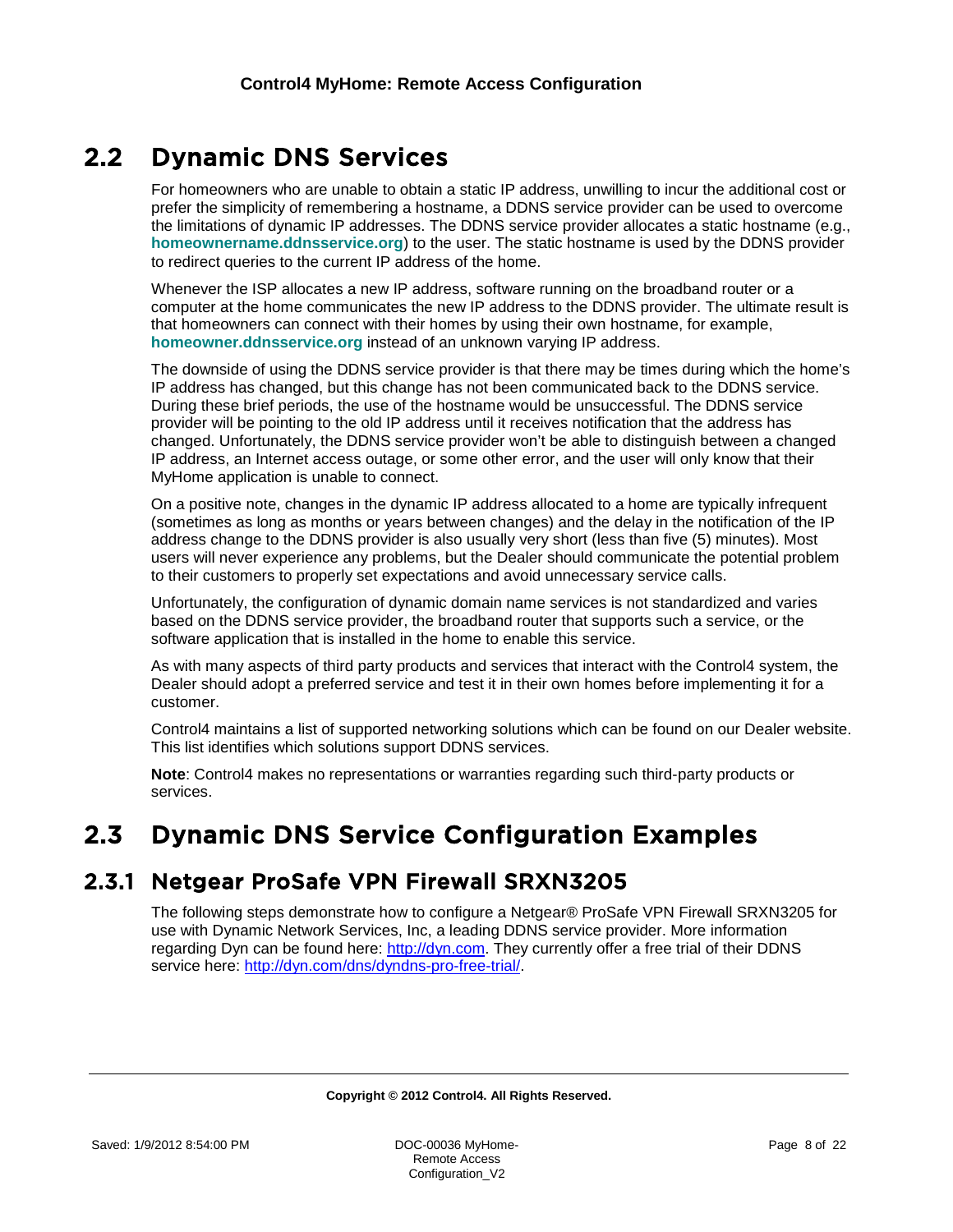To configure this firewall for DDNS:

<span id="page-8-0"></span>1. Create a new account with a DDNS service provider and define your hostname. In the screen below from the Dyn website, we chose **control4.dyndns.org** as the hostname we'll use to enable remote access for the MyHome application. We also entered our current IP address assuming this was being set up at the home. If set up prior to being at the installation site, it may take a few moments for the DDNS service to update with the home's IP address before using the MyHome application.

| Hostname:            | control4<br>dyndns.org<br>▼                                                                                                           |
|----------------------|---------------------------------------------------------------------------------------------------------------------------------------|
| Wild grd:            | create "*.host.dyndns-yourdomain.com" alias<br>(for example to use same settings for www.host.dyndns-<br>yourdomain.com)              |
| <b>Service Type:</b> | a Host with IP address<br>WebHop Redirect (URL forwarding service)<br>Offline Hostname                                                |
| <b>IP Address:</b>   | 216.38.137.60<br>Your current location's IP address is 216.38.137.60<br>IPv6 Address (optional):<br>TTL value is 60 seconds. Edit TTL |
| <b>Mail Routing:</b> | I have mail server with another name and would like to<br>add MX hostname                                                             |

**Figure 1. Create New DDNS Service Provider Account**

<span id="page-8-1"></span>2. Configure the home's broadband router using the information established with the DDNS service provider (see the screen below).

| <b>NETGEAR</b><br><b>PROSAFE</b>                                                                                                                    | ▶               |                                                              | <b>Netgear ProSafe VPN Firewall SRXN3205</b>                                                                                         |
|-----------------------------------------------------------------------------------------------------------------------------------------------------|-----------------|--------------------------------------------------------------|--------------------------------------------------------------------------------------------------------------------------------------|
| Network Configuration   Security   VPN   Users   Administration   Monitoring   Web Support   Logout                                                 |                 |                                                              |                                                                                                                                      |
| :: WAN Settings :: Wireless Settings :: Dynamic DNS :: LAN Settings :: Routing ::                                                                   |                 |                                                              |                                                                                                                                      |
| <b>Dynamic DNS</b><br><b>DNS TZO</b><br><b>DNS Oray</b>                                                                                             | <b>DNS 3322</b> |                                                              | <b>DynDNS Information</b>                                                                                                            |
| <b>E WAN (Dynamic DNS Status: dyndns updated)</b><br><b>Configured DDNS:</b><br><b>Dyn Dns</b><br><b>Change DNS to DynDNS.org?</b><br>o Yes<br>∩ No |                 | User Name: control4<br>Use wildcards <b>State State</b><br>m | (?) help<br>Host and Domain Name: control4.dyndns.org<br>(Example: vourname.dvndns.org)<br>Password: <b></b><br>Update every 30 days |
|                                                                                                                                                     | <b>Apply</b>    | Reset                                                        |                                                                                                                                      |
|                                                                                                                                                     |                 | 2010 © Copyright NETGEAR®                                    |                                                                                                                                      |

## **Figure 2. Configure Netgear SRXN3205 for DDNS Service**

When completed and the broadband router checks in with the DDSN service provider, the homeowner can now access their home network via their hostname once the MyHome application and the VPN are properly configured.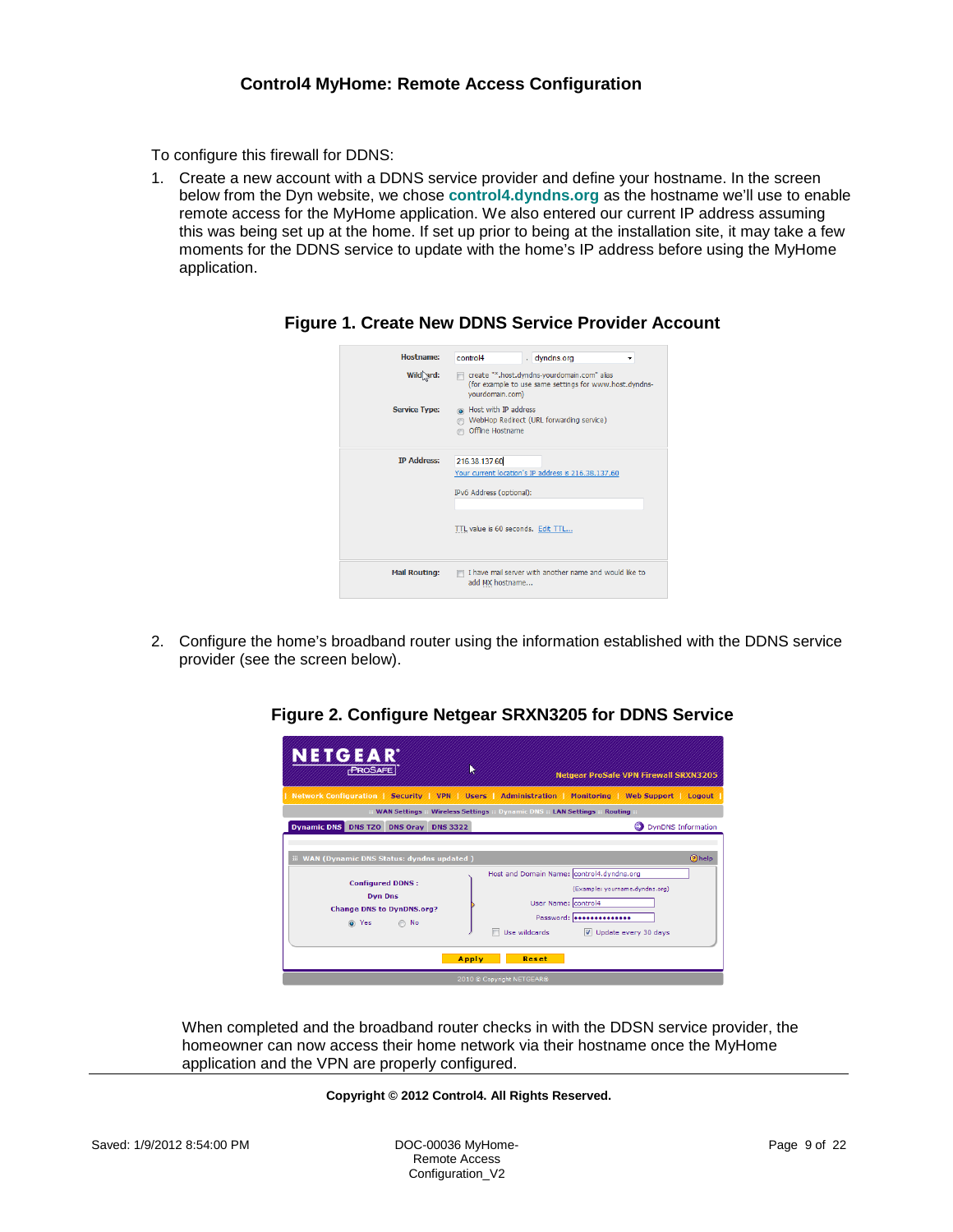## <span id="page-9-0"></span>2.3.2 Cisco RV 120W Wireless N VPN Firewall

<span id="page-9-1"></span>The following screen illustrates a similar configuration for the Cisco® RV 120W Small Business Wireless N VPN Firewall.

| illilli Small Business                                  | <b>CISCO</b> RV 120W Wireless-N VPN Firewall  |                                                       |
|---------------------------------------------------------|-----------------------------------------------|-------------------------------------------------------|
| <b>Getting Started</b><br>Run Setup Wizard              | <b>Dynamic DNS</b><br>Lì                      |                                                       |
| Status                                                  | <b>WAN (Internet) (DDNS Status: DISABLED)</b> |                                                       |
| • Networking<br>▶ WAN (Internet)                        | Select the Dynamic DNS Service:               | DynDNS.com -                                          |
| LAN (Local Network)                                     | <b>Host and Domain Name:</b>                  | control4.dyndns.org<br>(Example: yourname.dyndns.com) |
| $\triangleright$ Routing<br>Port Management             | Username:                                     | control4                                              |
| <b>Dynamic DNS</b><br>$\triangleright$ IPv <sub>6</sub> | Password:                                     |                                                       |
| <b>Mireless</b>                                         | Confirm Password:                             |                                                       |
| Firewall                                                | User E-Mail Address:                          | (Optional)                                            |
| <b>NPN</b><br>Security                                  | User Kev:                                     | (Optional)                                            |
| $\triangleright$ QoS                                    | Use Wildcards:                                | Enable                                                |
| Administration                                          | Update Period:                                | 360<br>Hours (Default: 360)                           |
|                                                         | Save<br>Cancel                                |                                                       |

## **Figure 3. Configure Cisco RV 120W for DDNS Service**

When completed and the broadband router checks in with the DDSN service provider, the homeowner can now access their home network via their hostname once the MyHome application and the VPN are properly configured.

# <span id="page-9-2"></span>3. Virtual Private Network Broadband Router and Client Configuration

A virtual private network (VPN) is a secure connection made by traveling users over the public Internet or telecommunication networks to a centralized network. In the context of a homeowner, a VPN is a private connection between their personal computer—or mobile device—to their home network from a location outside their home. VPNs typically require remote users of the network to be authenticated, and they often secure data with encryption technologies to prevent disclosure of private information. With a VPN connection, the user should experience the connection to their home network just as if they were at home. Using this method, a MyHome user can experience the same benefits of the Control4 system securely outside their home.

To enable a VPN connection, the home network will require a broadband router that supports this functionality and mobile devices that can be configured for VPN connections. Ideally, VPN support is built directly into the router and the mobile device. Fortunately, there are a number of broadband routers that offer VPN capabilities. In addition, Apple® iPods and iPads as well as many Android® mobile devices provide direct VPN support.

In the following section, we provide some examples of broadband routers and mobile devices that have been configured to support VPN connections. As you might expect, different routers vary in the support of VPN functionality, and the matching configuration on the mobile device can be difficult to ascertain. It is essential that Dealers identify a solution they feel works well. Care should be taken to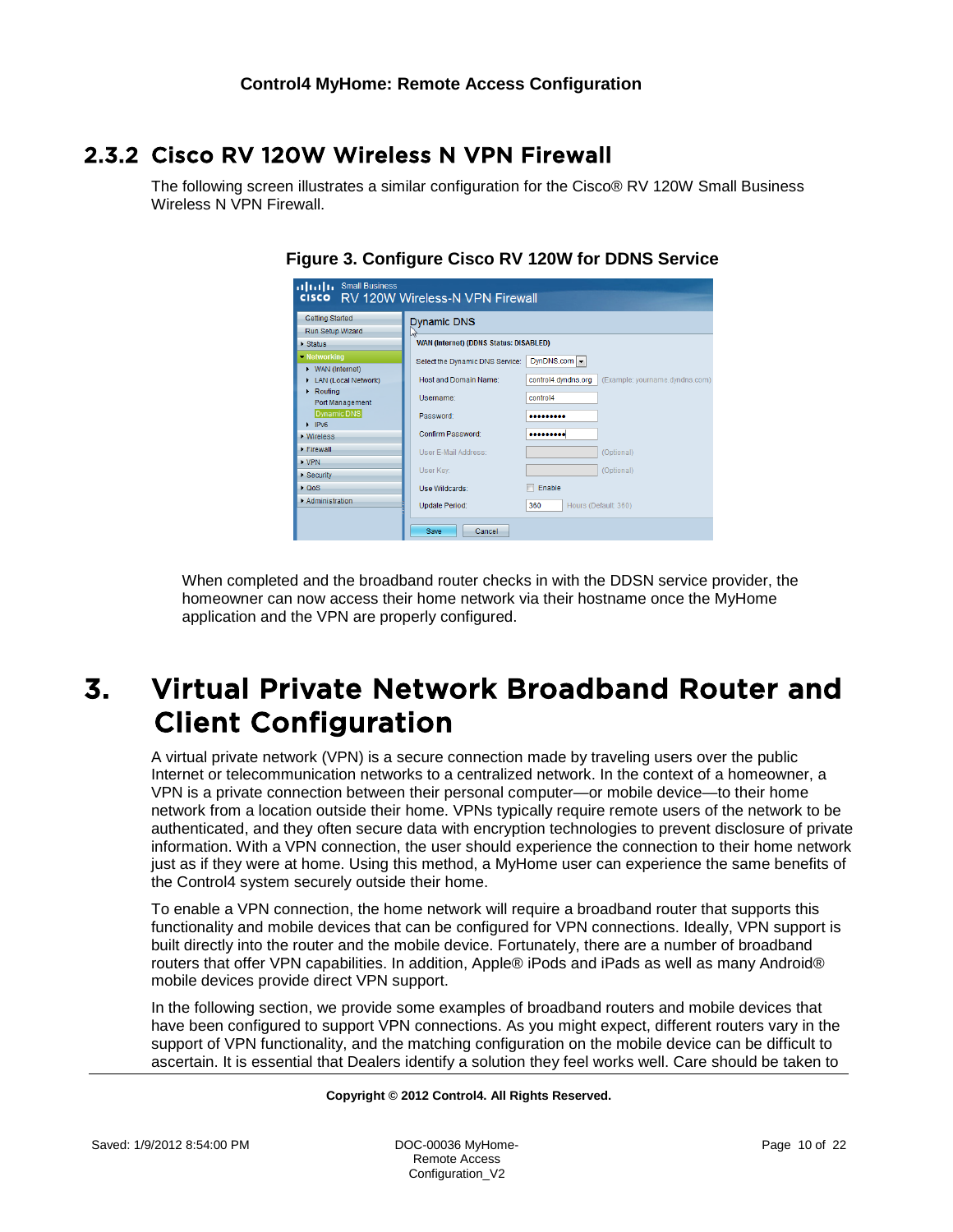attempt this configuration first on a demo system or in their home before attempting at a customer site.

# <span id="page-10-0"></span>3.1 Router and VPN Client Configuration Examples

## <span id="page-10-1"></span>3.1.1 Netgear ProSafe VPN Firewall SRXN3205

The following VPN router and client configuration example utilize a Netgear ProSafe VPN Firewall SRXN3205 and an Apple iPad.

To configure this router for IPSec connections using the Apple iPhone or iPad:

<span id="page-10-2"></span>1. Navigate to the VPN>IPSec VPN>Mode Config screen and complete it according to the screen below. The most important items are that you ensure that the IP address pool is something unique that won't conflict with the LAN address of the home LAN or the remote LAN. The example below utilizes 90.90.90.90 to 90.90.90.93. This allows for only four (4) simultaneous connections. It is also important to set the Local IP Address to **0.0.0.0** and the Local Subnet Mask to **0.0.0.0**. These settings cause the associated VPN policy to be applied to all incoming connections regardless of the remote IP address.

|                                                                                        | PROSAFE                          |      |             |                          |                                      |           |     |     | <b>Netgear ProSafe VPN Firewall SRXN3205</b> |
|----------------------------------------------------------------------------------------|----------------------------------|------|-------------|--------------------------|--------------------------------------|-----------|-----|-----|----------------------------------------------|
| Network Configuration Security VIII Users Administration Monitoring Web Support Logout | TPSec VPN SSL VPN                |      |             |                          | Certificates Connection Status       |           |     |     |                                              |
| <b>Edit Mode Config Record</b>                                                         |                                  |      |             |                          |                                      |           |     |     |                                              |
|                                                                                        |                                  |      |             |                          | Operation succeeded.                 |           |     |     |                                              |
| <b>Client Pool</b>                                                                     |                                  |      |             |                          |                                      |           |     |     |                                              |
|                                                                                        |                                  |      |             | <b>Record Name:</b> rec1 |                                      |           |     |     |                                              |
|                                                                                        | First Pool: Starting IP 90       | Liso | $\sqrt{90}$ | <b>Li</b> sa             | Ending IP 90                         | Liso      | Uso | Us: |                                              |
| Second Pool: Starting IP 0                                                             |                                  | Uo   | Ιō          | Uo                       | Ending IP D                          | μō        | Uo  | Vo  |                                              |
|                                                                                        | <b>Third Pool: Starting IP 0</b> | Цo   | IJ٥         | L۱o                      | Ending IP D                          | IJо       | J٥  | IJ٥ |                                              |
| <b>WINS Server:</b> Primary 0                                                          |                                  | Uo   | IJσ         | Uō                       | Secondary <sup>1</sup> 0             | ᡁᢛ        | IJ٥ | Uo  |                                              |
| <b>DNS Server:</b>                                                                     | Primary 0                        | ιG   | Jo          | Ua                       | Secondary <sup>0</sup>               | lσ        | Uo  | Uo  |                                              |
| <b>iii</b> Traffic Tunnel Security Level                                               |                                  |      |             |                          |                                      |           |     |     |                                              |
|                                                                                        |                                  |      |             |                          | PFS Key Group: DH Group 2 (1024 bit) |           |     |     |                                              |
|                                                                                        |                                  |      |             | SA Lifetime: 3600        |                                      | Seconds + |     |     |                                              |
|                                                                                        |                                  |      |             |                          | Encryption Algorithm: AES-128        |           |     |     |                                              |
|                                                                                        |                                  |      |             |                          | Integrity Algorithm: SHA-1           |           |     |     |                                              |
|                                                                                        |                                  |      |             | Local IP Address: 0      | Цo<br>Цo                             | Jo        |     |     |                                              |
|                                                                                        |                                  |      |             | Local Subnet Mask:       | Jo<br>Jo                             | ю         |     |     |                                              |

**Figure 4. Netgear VPN Configuration**

2. Next, navigate to the VPN>IPSec VPN>IKE Policies screen and add a new IKE policy according to the example below. Be sure to select the **Mode Config Record** you created above. The Policy Name is flexible. The Remote Identifier of **0.0.0.0** is particularly important once again to enable a remote connection from any remote IP address. Equally important is the Pre-shared key, which should be unique to each customer and documented for use by the VPN client software.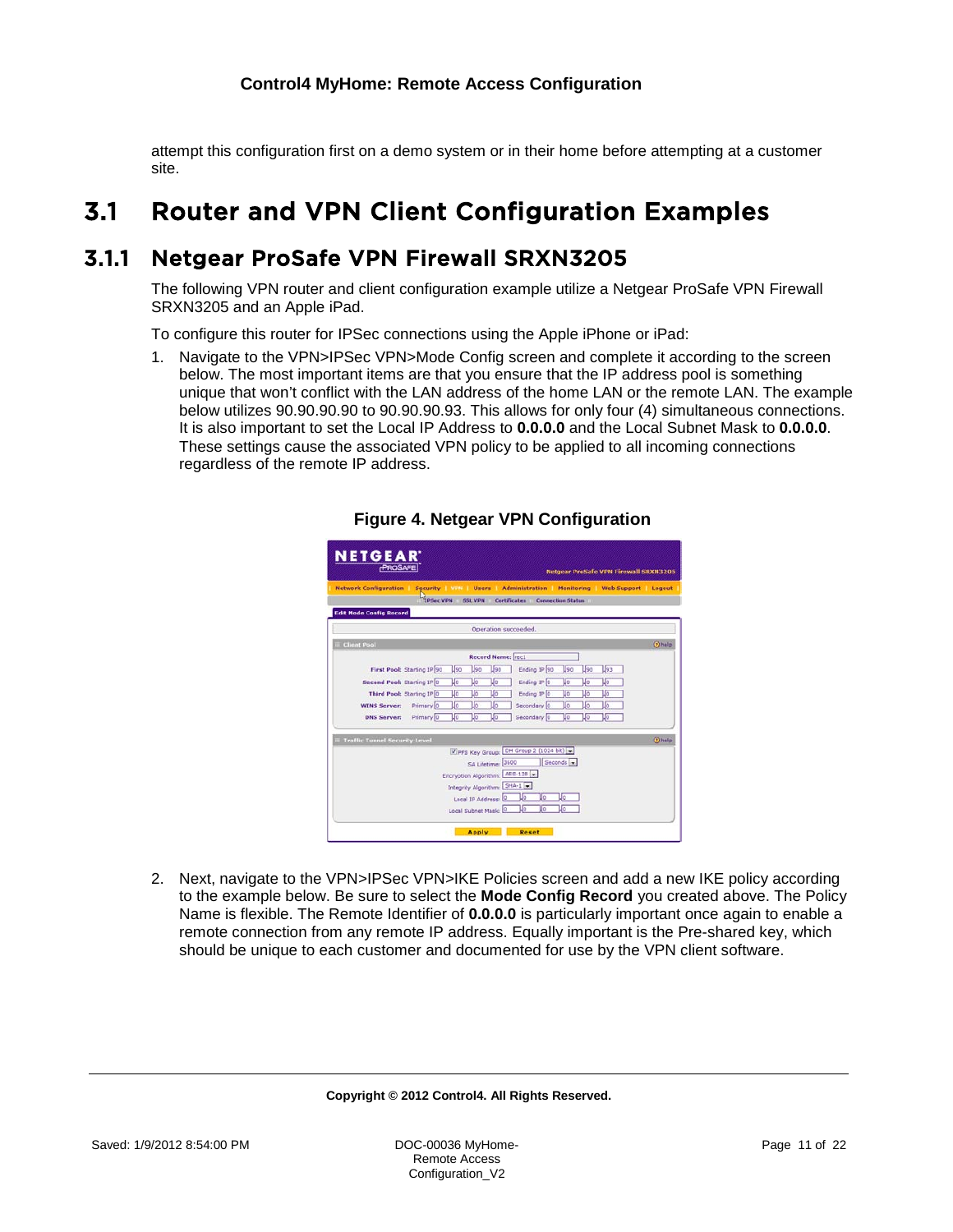<span id="page-11-0"></span>

| ্রি                                                                                                                   | Operation succeeded.                                                                                                                                                                                                                                                                    |                                                                                   | Add New VPN Policy |
|-----------------------------------------------------------------------------------------------------------------------|-----------------------------------------------------------------------------------------------------------------------------------------------------------------------------------------------------------------------------------------------------------------------------------------|-----------------------------------------------------------------------------------|--------------------|
| <b>Mode Config Record</b>                                                                                             | <b>Ohalp</b>                                                                                                                                                                                                                                                                            | General                                                                           | (b) halp           |
| Do you want to use Mode Config Record?<br>W Yes<br>Đ.<br>No<br>rect.<br>Select Mode Config Record:<br>O view zelected |                                                                                                                                                                                                                                                                                         | Policy Name: Control4<br>Direction / Type: Responder<br>Exchange Mode: Aggressive |                    |
| <b>ELocal</b><br><b>Identifier Type: FODN</b><br>Identifier: local.com                                                | <b>Dhelp</b><br>۰ı                                                                                                                                                                                                                                                                      | Remote<br>Identifier Type : FQON<br>Identifier: 0.0.0.0                           | $①$ help<br>×      |
| <b>IKL SA Parameters</b>                                                                                              |                                                                                                                                                                                                                                                                                         |                                                                                   | <b>Dhelp</b>       |
|                                                                                                                       | Authentication Algorithm: SHA-1 ~<br>Authentication Method: @ Pre-shared key<br>Pre-shared key: Password<br>Diffie-Hellman (DH) Group: Group 2 (1024 bit)<br>SA-Lifetime (sec): 3600<br>Enable Dead Peer Detection: (1) Yes<br>Detection Period: 10<br>Reconnect after failure count: 3 | <b>Pi RSA-Signature</b><br>(Key Length B - 49 Char)<br><b>GINO</b><br>(Seconds)   |                    |
| <b>Extended Authentication</b>                                                                                        |                                                                                                                                                                                                                                                                                         |                                                                                   | $\sigma$ help      |
| <b>XAUTH Configuration</b><br><b>None</b><br><b>Edge Device</b><br><b>IPSec Host</b>                                  |                                                                                                                                                                                                                                                                                         | Authentication Type: User Database<br><b>Username:</b><br>Password:               |                    |
|                                                                                                                       | <b>Apply</b>                                                                                                                                                                                                                                                                            | Reset                                                                             |                    |

**Figure 5. IKE Policies**

**Note**: The Exchange Mode in the above example was set to **Aggressive**. Multiple forum postings on the Netgear website previously indicated that iPhones and iPads did not support the Aggressive mode, and they recommended **Main** be selected. At the time this white paper was written and using the iOS 5 and the SRXN3205 firmware version 3.0.7-24, this functionality had changed. Aggressive mode was required to make the connection. Once again, Dealers are reminded to find a configuration that works for them, and test it before going to a customer site.

<span id="page-11-1"></span>3. Create user accounts for each remote user from the Users>Users screen. The username and password should be unique for each user. Be sure to document this information, as it will be needed to configure the VPN client on the iOS mobile devices. In this case, the user password should be different from the Pre-shared Key above to make the connections as secure as possible.

| NETGEAR<br><b>PROSAFE</b> | <b>Netgear ProSafe VPN Firewall SRXN3205</b>                                                        |
|---------------------------|-----------------------------------------------------------------------------------------------------|
|                           | Network Configuration   Security   VPN   Users   Administration   Monitoring   Web Support   Logout |
| <b>Add User</b>           | Users Groups Domains                                                                                |
| <b>El Add User</b>        | (?) help                                                                                            |
|                           | User Name: username<br>User Type: Administrator<br>÷                                                |
|                           | Select Group: Control4<br>Password:                                                                 |
|                           | Confirm Password: 00000000<br>Idle Timeout: 10<br>Minutes                                           |
|                           | Apply<br>Reset                                                                                      |

### **Figure 6. Netgear Create User Account**

**Copyright © 2012 Control4. All Rights Reserved.**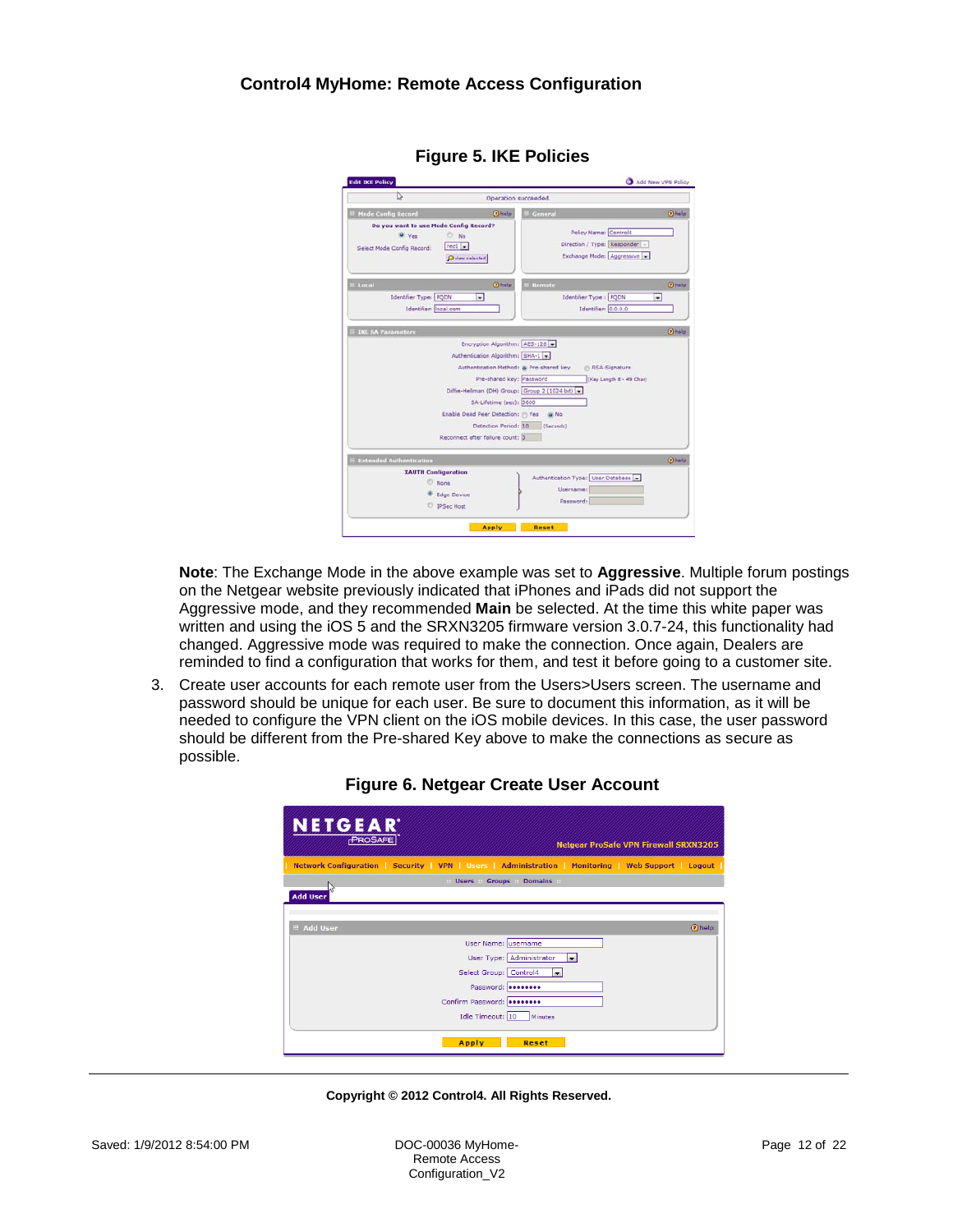4. Using the information created in the above steps, the Dealer or homeowner can now configure the VPN client on their iPhone, iPod Touch or iPad with the following information:

<span id="page-12-0"></span>

| Parameter              | <b>Input</b>                                                        |
|------------------------|---------------------------------------------------------------------|
| Server                 | Homeowners Static IP Address of Hostname from DDNS service provider |
| <b>Account</b>         | Username created in Step 3 for each account                         |
| <b>Password</b>        | Password created in Step 3 for each account                         |
| <b>Use Certificate</b> | Off                                                                 |
| <b>Group Name</b>      | Group for Username as shown in Step 3                               |
| <b>Secret</b>          | This is the Pre-shared key created in Step 2                        |
| <b>Proxy</b>           | Off                                                                 |

## **Table 2. Apple iOS settings for VPN Client in IPSec Mode**

## <span id="page-12-1"></span>3.1.2 Cisco RV 120W Wireless N VPN Firewall

The following example uses Cisco's RV 120W Wireless N VPN Firewall, which supports IPsec connections. Despite the fact that Apple's iPod and iPad use IPsec client technology from Cisco, they are not currently able to connect directly to this firewall due to current limitations of the respective implementations. However, Cisco's QuickVPN client provides an easy way to establish a VPN connection with the RV 120W from a PC running the MyHome application.

To configure the Cisco router for IPsec connections:

1. Log into the router as the **admin** and enable Remote Management from the Administration>Management Interface>'Web Access' screen (see the screen below) and keep the Port Number as the default of **443** (yes, this is a known limitation of the router that is required for enabling a VPN).

**Note**: You should definitely change the default admin password to avoid unauthorized access.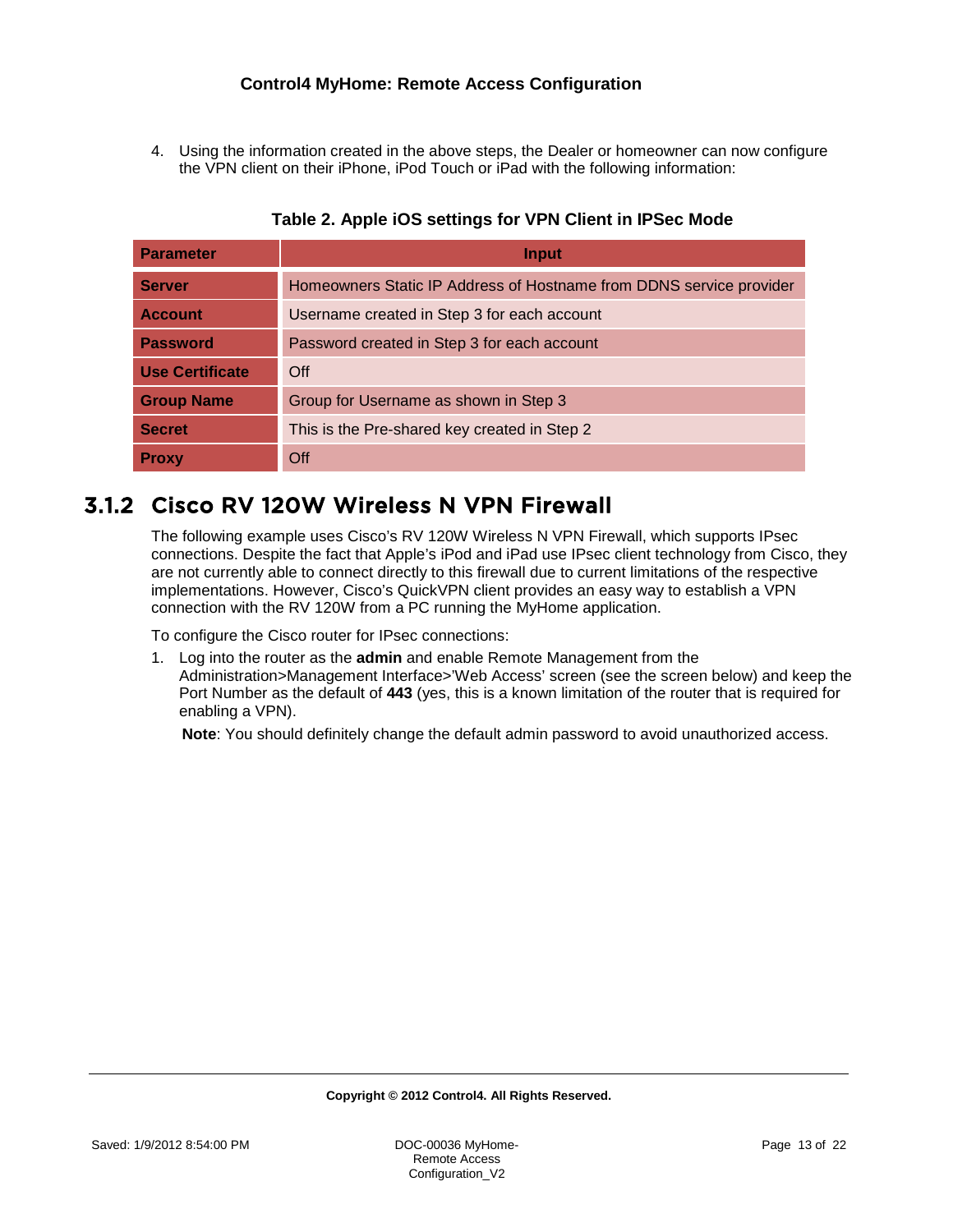<span id="page-13-0"></span>

| dillilli Small Business<br><b>CISCO</b>        | RV 120W Wireless-N VPN Firewall    |                                         |
|------------------------------------------------|------------------------------------|-----------------------------------------|
| <b>Getting Started</b>                         | <b>Web Access</b>                  |                                         |
| Run Setup Wizard                               |                                    |                                         |
| Status                                         | <b>I AN</b>                        |                                         |
| > Networking                                   | HTTPS Web Access on LAN Interface: | Fnable                                  |
| Wirel <sub>as</sub>                            |                                    |                                         |
| Firewall                                       |                                    |                                         |
| $\triangleright$ VPN                           | <b>Remote Management</b>           |                                         |
| ▶ Security                                     | Remote Management: 7 Enable        |                                         |
| $\triangleright$ QoS                           | Access Type:                       | <b>All IP Addresses</b><br>۰            |
| <b>• Administration</b>                        |                                    |                                         |
| <b>Password Rules</b>                          | Start of Range:                    | (XXX.XXX.XXX.XXX)                       |
| Management Interface<br><b>Web Access</b>      | End of Range:                      | (XXX.XXX.XXX.XXX)                       |
| <b>User Accounts</b>                           | IP Address:                        | (XXX.XXX.XXX.XXX)                       |
| <b>Session Timeout</b><br>> Network Management | Port Number:                       | 443<br>(Range: 1 - 65535, Default: 443) |
| <b>WAN Traffic Meter</b><br>Diagnostics<br>Þ   | Remote SNMP:                       | Enable                                  |
| Logging<br>r<br>▶ Discovery Settings           | Cancel<br>Save                     |                                         |
| <b>Time Settings</b>                           |                                    |                                         |
| Backup / Restore Settings                      |                                    |                                         |
| Firmware Upgrade<br>Reboot                     |                                    |                                         |
| <b>Restore Factory Defaults</b>                |                                    |                                         |

**Figure 7. Enable Remote Management**

<span id="page-13-1"></span>2. Navigate to the Firewall>Attack Prevention screen and disable the **Block Fragmented Packets** security check (it's another limitation of this router and not a normal VPN set up requirement). See the screen below.

| altalia<br><b>Small Business</b><br><b>RV 120W Wireless-N VPN Firewall</b><br><b>CISCO</b>         |                                                                                                                            |  |  |  |  |
|----------------------------------------------------------------------------------------------------|----------------------------------------------------------------------------------------------------------------------------|--|--|--|--|
| <b>Getting Started</b><br>Run Setup Wizard                                                         | <b>Attack Prevention</b>                                                                                                   |  |  |  |  |
| <b>Status</b>                                                                                      | <b>WAN (Internet) Security Checks</b>                                                                                      |  |  |  |  |
| 兦<br><b>Networking</b><br><b>Mireless</b><br>• Firewall                                            | Respond to Ping on WAN (Internet): [8]<br>Enable<br>Stealth Mode:<br>Enable                                                |  |  |  |  |
| <b>Access Rules</b><br><b>Attack Prevention</b><br><b>Content Filtering</b><br><b>URL Blocking</b> | Flood:<br>Enable<br>v<br><b>LAN (Local Network) Security Checks</b><br><b>Block UDP Flood:</b><br>Enable<br>$\overline{v}$ |  |  |  |  |
| <b>Port Triggering</b><br>Port Forwarding<br><b>DMZ Host</b>                                       | <b>ICSA Settings</b><br>Block Anonymous ICMP Messages: V<br>Enable<br><b>Block Fragmented Packets:</b><br>Enable           |  |  |  |  |
| Advanced Settings<br>$\triangleright$ VPN                                                          | <b>Block Multicast Packets:</b><br>Enable                                                                                  |  |  |  |  |
| Security                                                                                           | Cancel<br>Save                                                                                                             |  |  |  |  |
| + OoS<br>Administration                                                                            |                                                                                                                            |  |  |  |  |

## **Figure 8. Disable Block Fragmented Packets**

- 3. Now set up the VPN configuration:
	- a. Navigate to the 'VPN/Advanced VPN Setup' screen and Add to the IKE Policy Table.
	- b. Configure the IKE policy as shown in the screen below. Both the Policy Name and Pre-Shared Key can be unique to each installation. Obviously, the Pre-Share Key SHOULD be unique, and you'll want to document it for the homeowner in many VPN configurations.
	- c. Click **Save** to save the policy.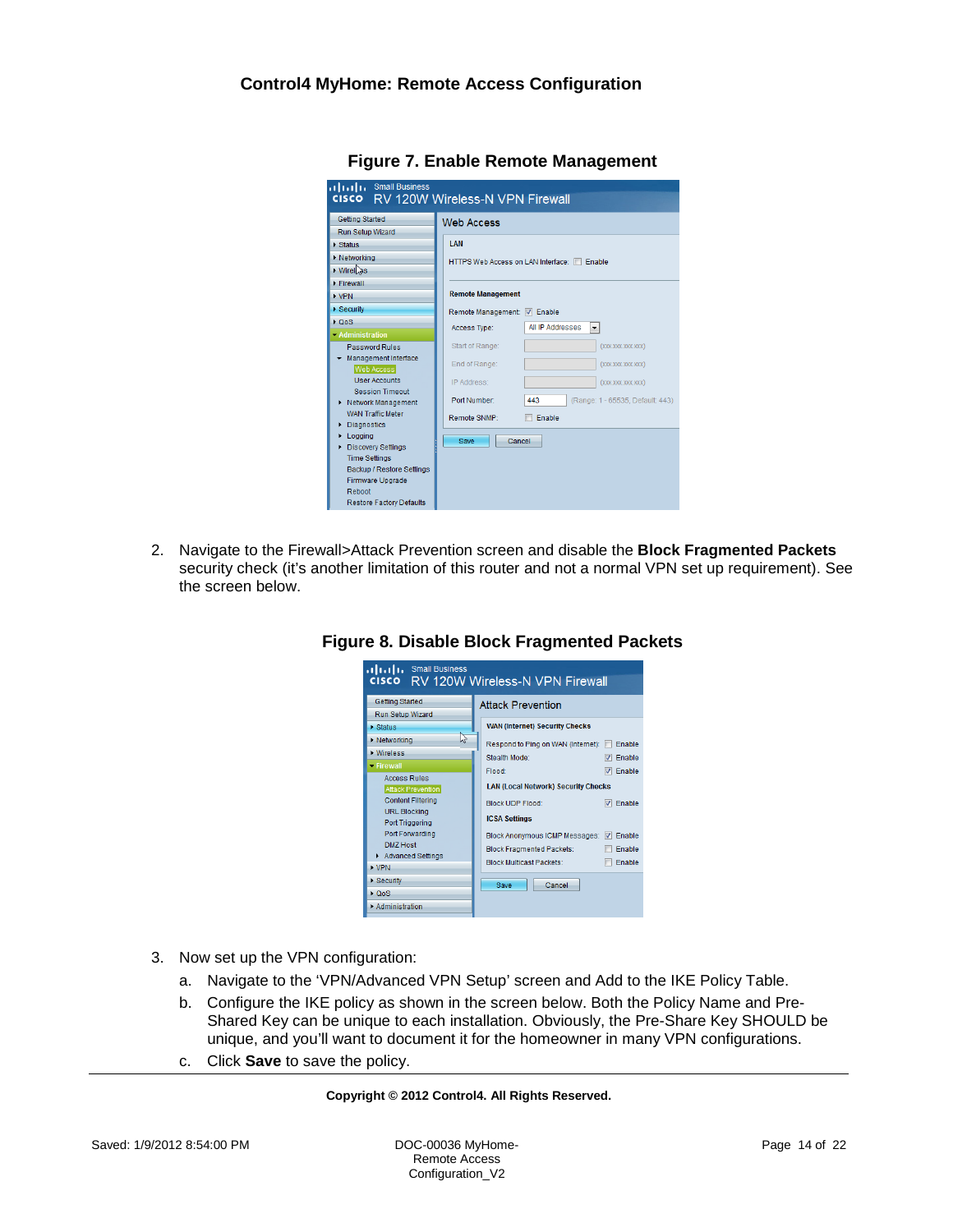<span id="page-14-0"></span>

| <b>NITTI Small Business</b><br>cisco RV 120W Wireless-N VPN Firewall |                                            |                                           |  |  |  |
|----------------------------------------------------------------------|--------------------------------------------|-------------------------------------------|--|--|--|
| Getting Started<br><b>Advanced VPN Setup</b>                         |                                            |                                           |  |  |  |
| Run Setup Wizard                                                     |                                            |                                           |  |  |  |
| ▶ Status                                                             | <b>Add / Edit IKE Policy Configuration</b> |                                           |  |  |  |
| <b>Networking</b>                                                    | Policy Name:                               | Control4                                  |  |  |  |
| • Wireless                                                           |                                            |                                           |  |  |  |
| Firewall                                                             | Direction / Type:                          | Responent                                 |  |  |  |
| $\blacktriangleright$ VPN                                            | Exchange Mode:                             | Aggressive –                              |  |  |  |
| $\blacktriangleright$ IPsec<br><b>Basic VPN Setup</b>                | Local                                      |                                           |  |  |  |
| Advanced VPN Setup<br><b>VPN Users</b>                               | <b>Identifier Type:</b>                    | <b>FQDN</b><br>۰                          |  |  |  |
| <b>VPN Passthrough</b>                                               | Identifier:                                | local.com                                 |  |  |  |
| Security                                                             | <b>Remote</b>                              |                                           |  |  |  |
| $\triangleright$ QoS<br>Administration                               | <b>Identifier Type:</b>                    | <b>FQDN</b><br>$\blacktriangledown$       |  |  |  |
|                                                                      | <b>Identifier</b>                          | remote.com                                |  |  |  |
|                                                                      |                                            |                                           |  |  |  |
|                                                                      | <b>IKE SA Parameters</b>                   |                                           |  |  |  |
|                                                                      | <b>Encryption Algorithm:</b>               | 3DES<br>۰                                 |  |  |  |
|                                                                      | Authentication Algorithm:                  | <b>SHA-1</b><br>۰                         |  |  |  |
|                                                                      | <b>Authentication Method:</b>              | Pre-Shared Key $\vert \blacktriangledown$ |  |  |  |
|                                                                      | Pre-Shared Kev:                            | Control4<br>m                             |  |  |  |
|                                                                      | Diffie-Hellman (DH) Group:                 | Group2 (1024 bit) -                       |  |  |  |
|                                                                      | SA-Lifetime:                               | 28800<br><b>Seconds</b>                   |  |  |  |
|                                                                      | Dead Peer Detection:                       | $\Box$ Enable                             |  |  |  |
|                                                                      | Detection Period:                          | 10 <sup>1</sup><br>(Range: 10 - 999)      |  |  |  |
|                                                                      | Reconnect after Failure Count:             | $\overline{3}$<br>(Range: 3 - 99)         |  |  |  |
|                                                                      | <b>Extended Authentication</b>             |                                           |  |  |  |
|                                                                      | XAUTH Type:                                | Edge Device $\vert \mathbf{v} \vert$      |  |  |  |
|                                                                      | Authentication Type:                       | User Database                             |  |  |  |
|                                                                      | Username:                                  |                                           |  |  |  |
|                                                                      |                                            |                                           |  |  |  |
|                                                                      | Password:                                  |                                           |  |  |  |

**Figure 9. Advanced VPN Setup**

4. Next, add an entry to the VPN Policy table using the settings below. Note that I have made the name of the VPN policy match the IKE policy; but more importantly, be sure to select the matching IKE policy. The VPN Policy table is accessible from the same 'VPN/Advanced VPN Setup' screen.

Advanced users may choose different starting IP address and subnets depending on the IP address configuration of the router. In the screen below, the router remained at the default 192.168.1.1 on the LAN side of the network.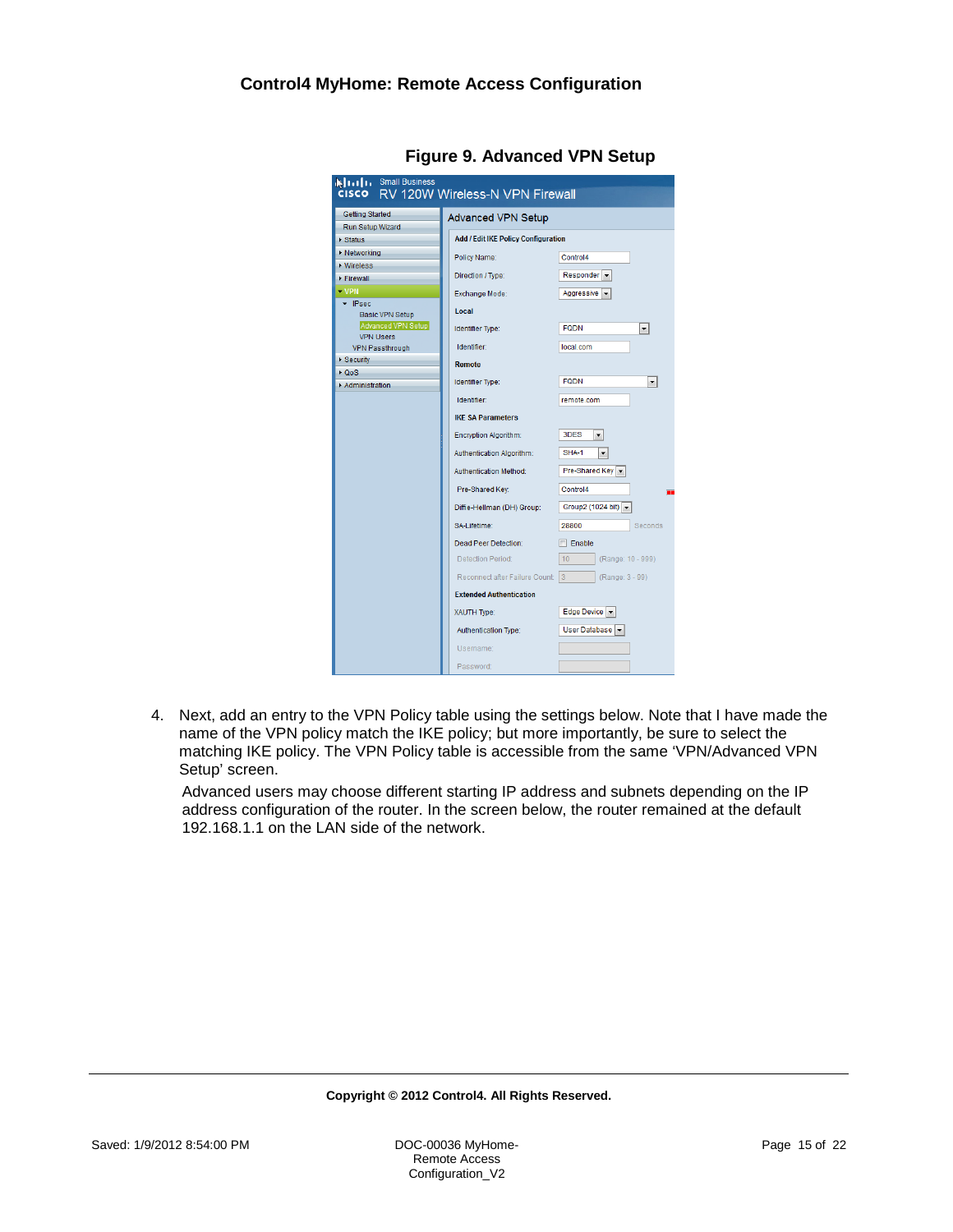<span id="page-15-0"></span>

| <b>Getting Started</b>                     | <b>Advanced VPN Setup</b>                  |                                         | Getting Marted                             | Subnet Mask                     |                         |       |
|--------------------------------------------|--------------------------------------------|-----------------------------------------|--------------------------------------------|---------------------------------|-------------------------|-------|
| Run Setup Wizard                           |                                            |                                         | Run Setup Wizard                           | Split DNS                       |                         |       |
| Status                                     | <b>Add / Edit VPN Policy Configuration</b> |                                         | > Status                                   | Split DNS:                      | Enable                  |       |
| <b>Networking</b>                          | Policy Name:                               | Control4                                | > Networking                               | Domain Name Server 1            |                         |       |
| <b>Mireless</b>                            |                                            |                                         | » Wireless<br>> Firewall                   |                                 |                         | (Opt) |
| <b>Firewall</b>                            | Policy Type:                               | <b>Auto Policy</b><br>$\blacksquare$    | $+ VPH$                                    | Domain Name Server 2            |                         |       |
| $-$ VPN                                    | <b>Remote Endpoint:</b>                    | <b>FQDN</b><br>$\overline{\phantom{a}}$ | $=$ iPsac.                                 | Domain Name 1                   |                         |       |
| $\blacktriangleright$ IPsec                |                                            |                                         | Basic VPN Setup                            | Domain Name 2:                  |                         | (Opt) |
| <b>Basic VPN Setup</b>                     |                                            | remote.com                              | Advanced VPN Setup                         | <b>Manual Policy Parameters</b> |                         |       |
| Advanced VPN Setup                         | NETBIOS:                                   | Enable                                  | <b>VPN Users</b><br><b>VPN Passthrough</b> | SPI-Incoming.                   | Dir.                    |       |
| <b>VPN Users</b><br><b>VPN Passthrough</b> | <b>Local Traffic Selection</b>             |                                         | > Security                                 |                                 |                         |       |
| Security                                   |                                            | Subnet $\sim$                           | EQ0S                                       | SPI-Outgiting                   | Dx                      |       |
| $\triangle$ QoS                            | Local IP:                                  |                                         | » Administration                           | Encryption Algorithm:           | <b>MOES</b><br>iw.      |       |
| Administration                             | Start Address:                             | 192.168.1.0                             |                                            | Key-In:                         |                         |       |
|                                            | End Address:                               |                                         |                                            | Key-Out:                        |                         |       |
|                                            |                                            |                                         |                                            |                                 |                         |       |
|                                            | Subnet Mask:                               | 255 255 255 0                           |                                            | Integrity Algorithm             | SHA-T<br>$\sim$         |       |
|                                            | <b>Remote Traffic Selection</b>            |                                         |                                            | Key-In:                         |                         |       |
|                                            | Remote IP:                                 | Any<br>$\bullet$                        |                                            | KeisDut:                        |                         |       |
|                                            | Start Address:                             |                                         |                                            | <b>Auto Policy Parameters</b>   |                         |       |
|                                            | Fnd Address:                               |                                         |                                            | SA-Lifetime:                    | 3600                    |       |
|                                            |                                            |                                         |                                            |                                 | Seconds -               |       |
|                                            | Subnet Mask:                               |                                         |                                            | Encryption Algorithm.           | 3DES<br>$\blacksquare$  |       |
|                                            | <b>Split DNS</b>                           |                                         |                                            | Integrity Algorithm:            | SHA-1<br>×              |       |
|                                            | Split DNS:                                 | <b>Enable</b>                           |                                            | PFS Key Group:                  | V Enable                |       |
|                                            | Domain Name Server 1:                      |                                         |                                            |                                 | DH-Group 2 (1024 bit) - |       |
|                                            | Domain Name Server 2:                      | (Optional)                              |                                            | Select IKE Policy:              | Control4 -              |       |
|                                            | Domain Name 1:                             |                                         |                                            |                                 | View                    |       |
|                                            |                                            |                                         |                                            |                                 |                         |       |

**Figure 10. VPN Policy**

- <span id="page-15-1"></span>5. Establish accounts for each VPN user via the VPN>'VPN Users' screen.
	- a. Press the **Add** button to add a new user.
	- b. Enter a unique Username and Password.
	- c. Select **QuickVPN** as the Protocol.



## **Figure 11. Establish the VPN User Accounts**

6. You are now ready to configure the Cisco QuickVPN client on the personal computer. In the screen below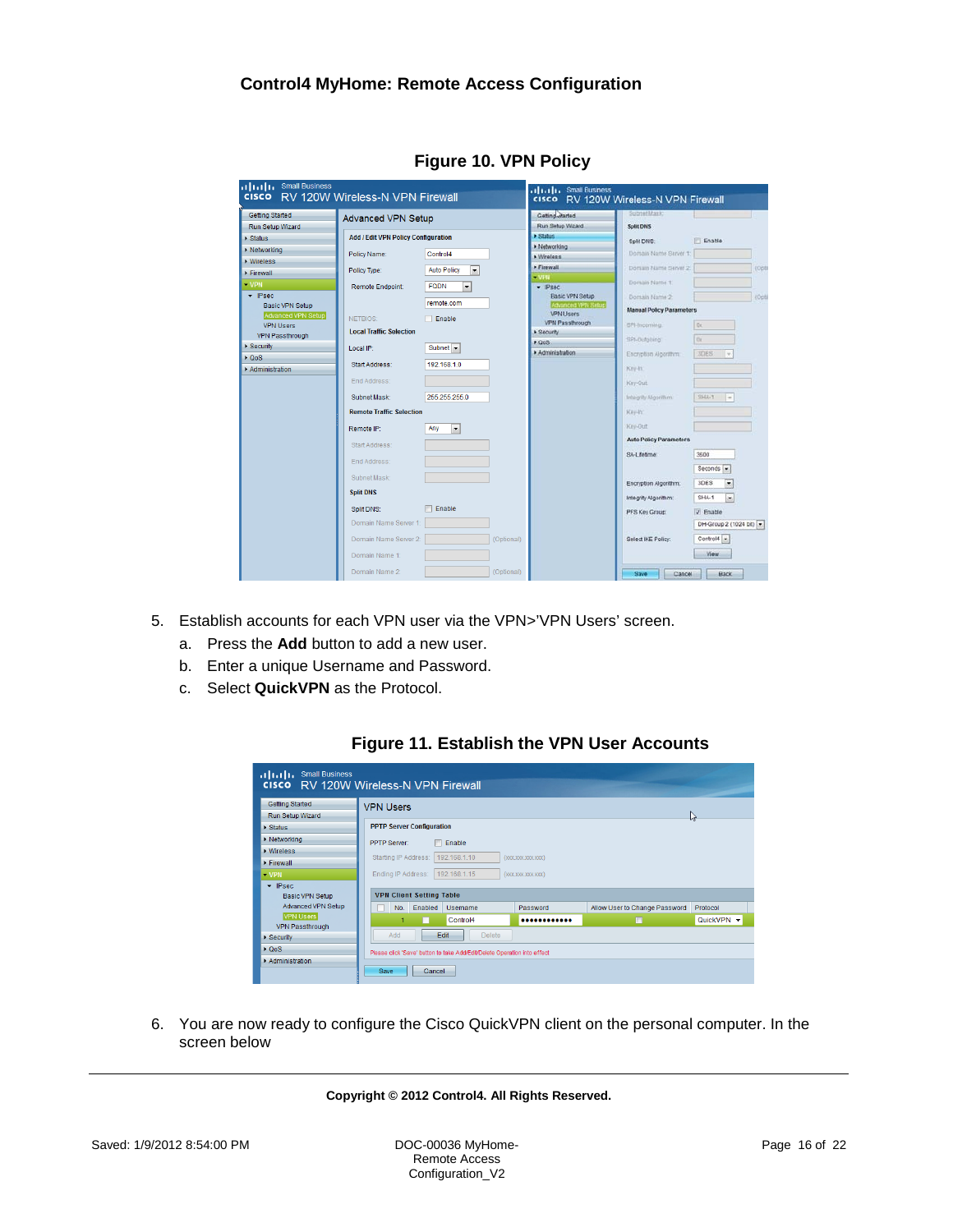- the Profile Name matches the Policy Name on the router,
- the User Name matches the VPN username account created on the router along with the assigned password, and
- the Server Address matches the Static IP address of the home network; or in the example below, the hostname established with the DDNS service provider.

<span id="page-16-0"></span>Click **Connect.** If everything is entered correctly, the PC will establish a VPN connection with the broadband router.



**Figure 12. VPN Client Connection**

*Note: We plan to update these instructions once Apple and Cisco address the current issues with the IPSEC VPN client on the iPod, iPhone and iPad. At the present time, there is not a QuickVPN client for Android either.*

# <span id="page-16-1"></span>3.2 MyHome Configuration

By using a VPN connection between the Control4 system and the mobile device, no special configuration of the MyHome application is required.

To configure MyHome:

- 1. From the **More**…>'Director' screen (see the screen below for an example), the user or Dealer selects the Director of the Primary Controller.
- 2. Enter the Primary Controller's IP address on the home network.
- 3. Press the **Connect** button.
- 4. Identify the mobile device to the project.
- 5. Update the project.
- 6. Given the limited bandwidth of many remote connections, we recommend that this process initially be completed on the LAN inside the home. The homeowner should also be informed not to update the project outside the home to avoid performance problems.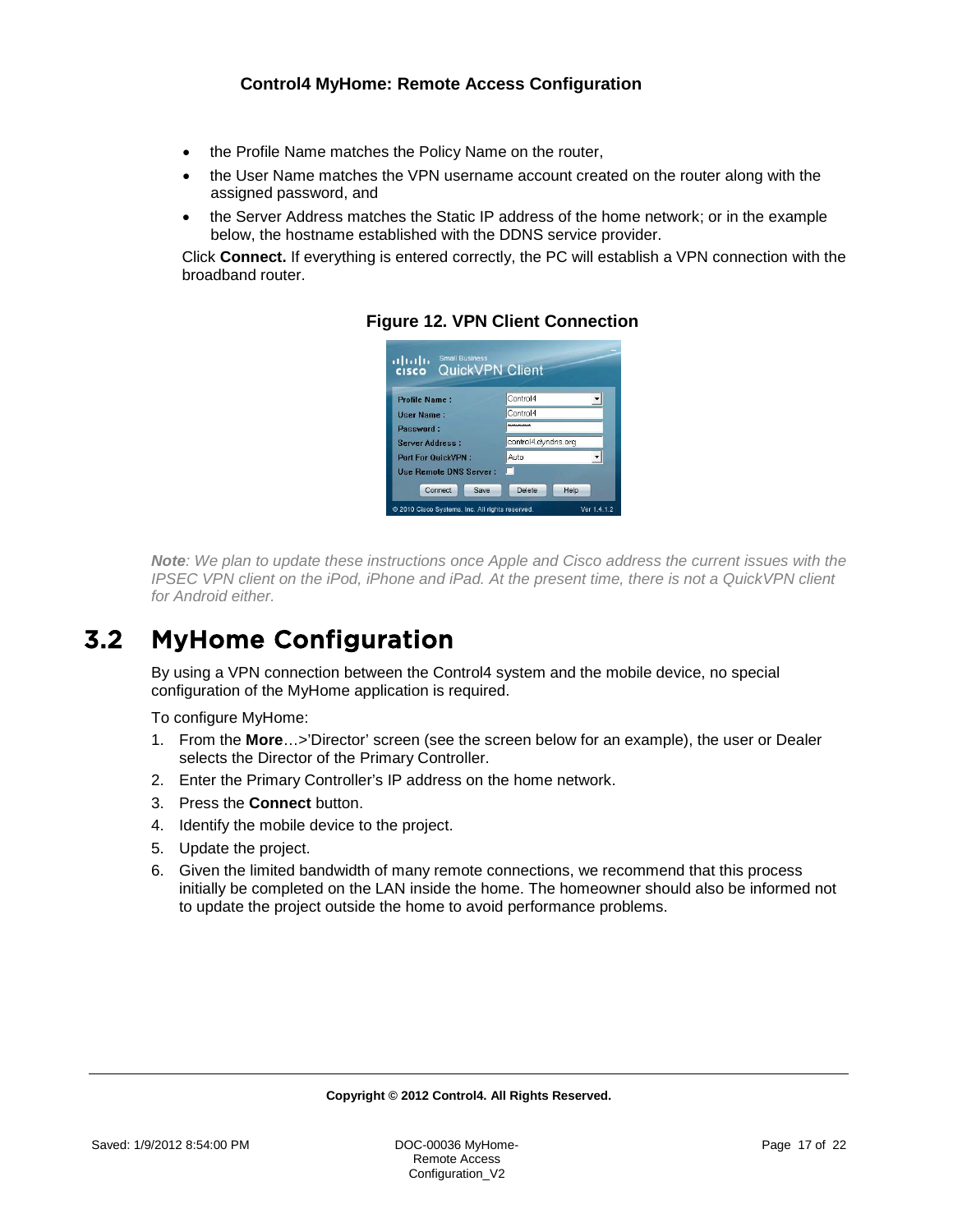<span id="page-17-0"></span>

**Figure 13. Director Screen**

# <span id="page-17-1"></span>4. Port Forwarding Configuration

The MyHome application can also remotely access a homeowner's Control4 system using a technique called 'port forwarding.' Essentially, the broadband router is configured so that when a user addresses it from the Internet side—whether through a static IP address or DDNS approach—open ports route these interactions directly to the Primary Controller.

This approach eliminates the need for a VPN client on the mobile device. However, port forwarding introduces numerous security risks that could enable a malicious Internet user to gain unauthorized access to the Control4 system or the home network from outside the home.

Port forwarding is analogous to leaving the front door of your home open to visitors with the caveat that anyone can come inside somewhat invisibly (through the anonymity of remote Internet interactions).

The port forwarding approach is an excellent way for Control4 Dealers to demonstrate the functionality of the MyHome application with fully-configured systems to help homeowners understand the potential of the Control4 platform within the home. However, this approach was never intended to be an acceptable solution for remote access beyond its use with demo systems.

**IMPORTANT:** Control4 does not recommend or approve of port forwarding for remote access using the MyHome application due to the security risks. Dealers and homeowners that use this technique assume any and all associated risks for such actions. Control4 requires Dealers to fully inform the homeowner of all associated risks and acquire written permission from any such homeowner before attempting any remote access through port forwarding from the home.

# <span id="page-17-2"></span>4.1 Port Configuration

The procedure for enabling port forwarding on a broadband router will differ based on the manufacturer. The specific ports and the functionality they support are listed in the table below.

**Note**: To ensure maximum flexibility, both the TCP and UDP ports should be forwarded.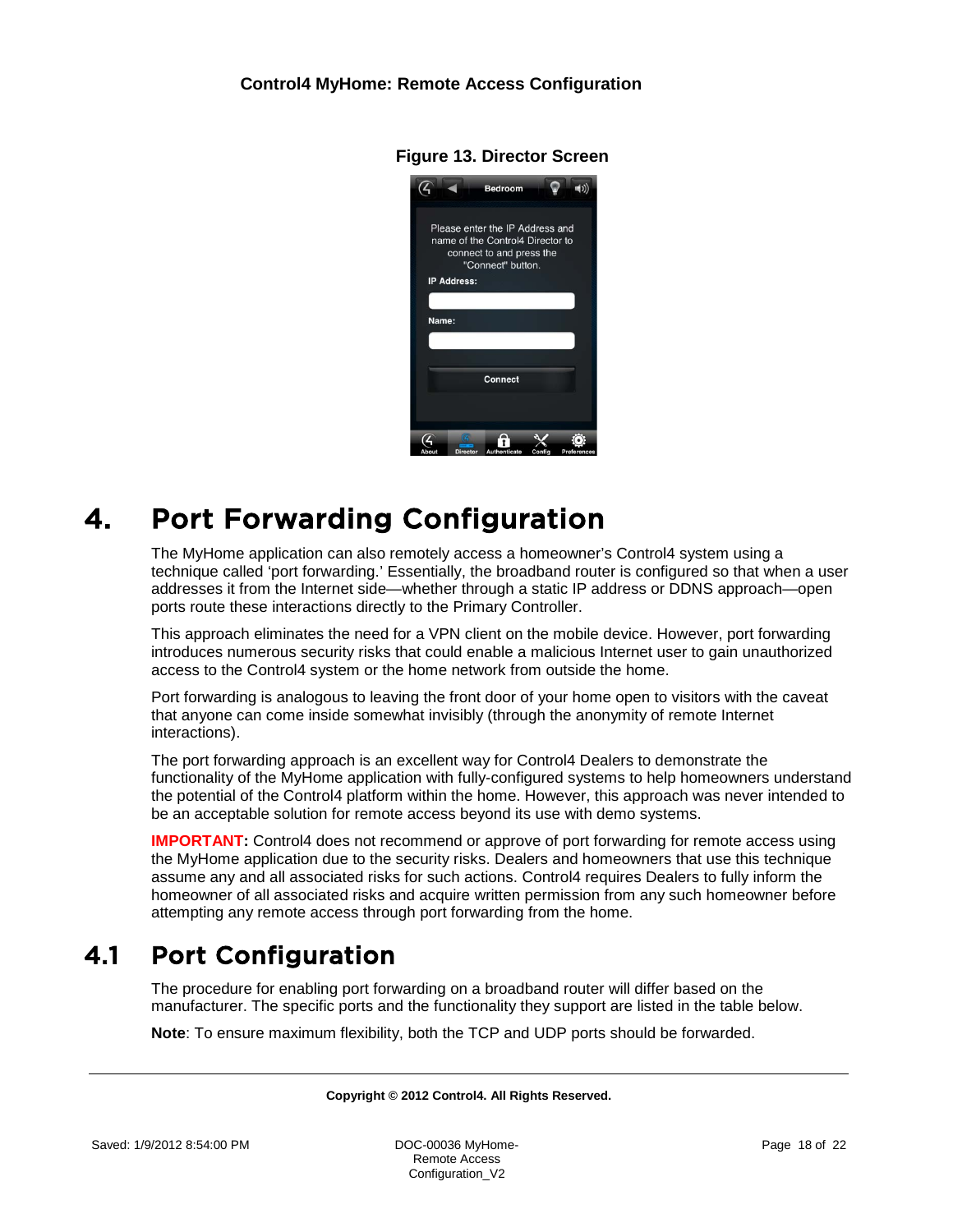In using this approach, the ports should be forward to the LAN's IP address for the Control4 Primary Controller in the home. This Controller should either be allocated a static IP address within that network, or its IP address should be reserved with the router's DHCP server functionality.

<span id="page-18-0"></span>

| <b>Port</b> | <b>Function</b>                                                       | <b>Comments</b>                                                                                                                                                                                                         |
|-------------|-----------------------------------------------------------------------|-------------------------------------------------------------------------------------------------------------------------------------------------------------------------------------------------------------------------|
| 5020        | Enables unsecure communications with<br>Director.                     | Most of the MyHome functionality is<br>enabled by forwarding this port.                                                                                                                                                 |
| 5021        | Enables SSL secured communications<br>with Director.                  | In cases where the MyHome - PC<br>application has SSL enabled, this port<br>would also need forwarding.                                                                                                                 |
| 80          | Enables delivery of artwork for albums,<br>movies and radio stations. | This port is one of the most highly used<br>on the Internet including for typical<br>HTTP traffic. Forwarding this port is the<br>most risky, but is required to<br>demonstrate some of the graphical<br>functionality. |

## **Table 3. Ports Utilized by MyHome Application**

As an example of proper configuration, the following steps demonstrate how to configure a Cisco RV 120W Small Business Wireless N VPN router to enable the port forwarding approach described above.

**Note**: The RV 120W has a known limitation in that "Internet NAT redirection does not work using firewall port-forwarding rules." This limitation provides an excellent example of the importance of identifying networking equipment that works in 'real world' environments, and learning its limitations in a demo installation before attempting an installation in a client's home is essential. In writing this white paper, the author spent many hours debugging this issue before finding the limitation and workaround documented in the latest firmware release notes.

To configure a Cisco router to enable the port forwarding:

1. Establish the definitions for the various Control4 services based on the ports and protocol types used. As shown in the table above, services were created for ports 5020, 5021 and 80 for both the TCP and UDP protocols.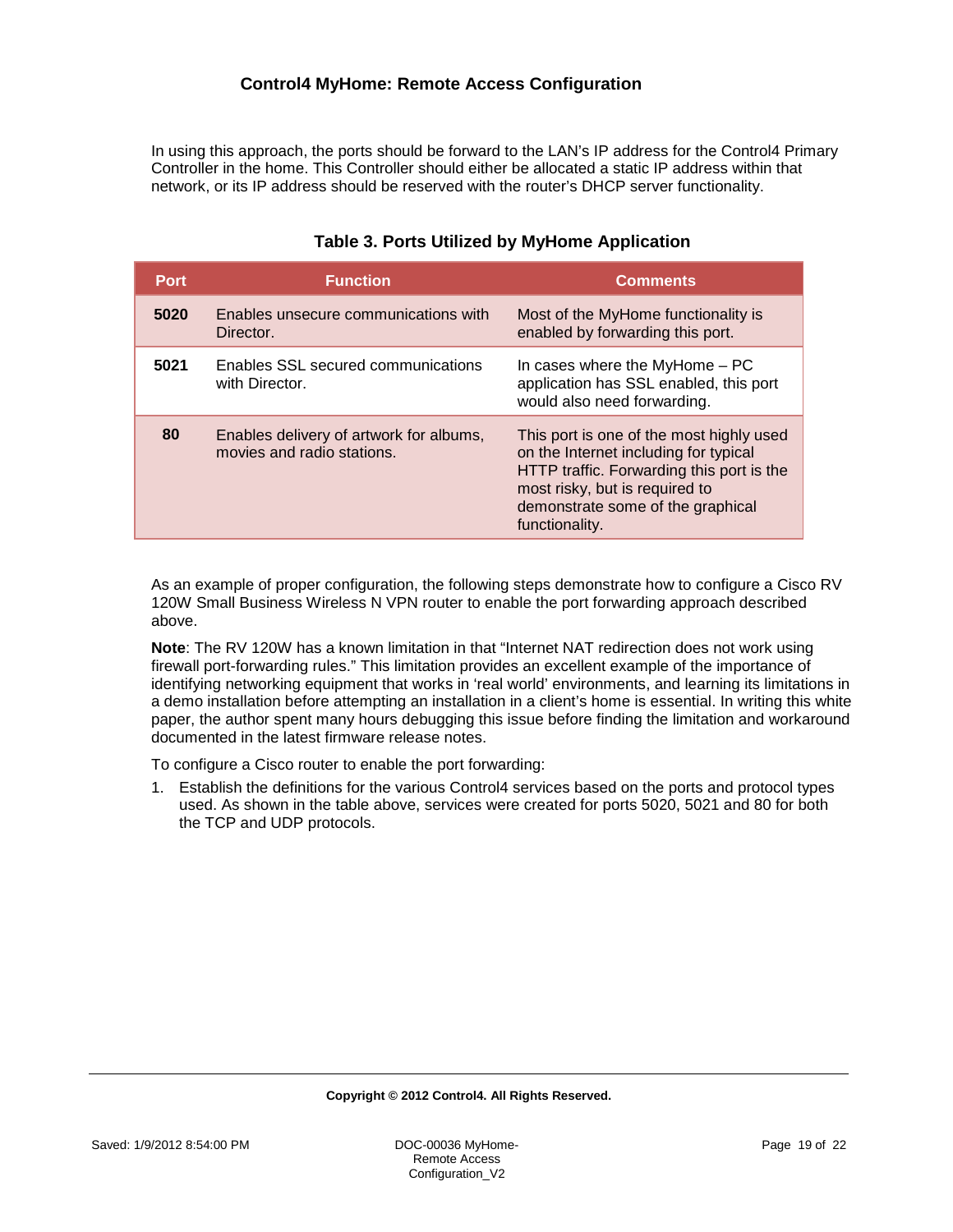<span id="page-19-0"></span>

| alulu<br><b>Small Business</b><br><b>CISCO</b><br>RV 120W Wireless-N VPN Firewall |                                                  |                                          |  |  |
|-----------------------------------------------------------------------------------|--------------------------------------------------|------------------------------------------|--|--|
| <b>Getting Started</b><br>Run Setup Wizard                                        | Costom Services                                  |                                          |  |  |
| <b>Status</b>                                                                     | <b>Custom Service Table</b>                      |                                          |  |  |
| <b>Networking</b>                                                                 | ⋒<br>Name<br><b>Type</b>                         | ICMP Type / Port Range / Protocol Number |  |  |
| <b>Wireless</b>                                                                   | F<br>Control4 TCP<br><b>TCP</b><br>$5020 - 5021$ |                                          |  |  |
| - Firewall                                                                        | Control4 UDP<br>F<br><b>UDP</b><br>$5020 - 5021$ |                                          |  |  |
| <b>Access Rules</b>                                                               | Control4 Art TCP TCP<br>F<br>$80 - 80$           |                                          |  |  |
| <b>Attack Prevention</b><br><b>Content Filtering</b>                              | Control4_Art_UDP<br><b>UDP</b><br>$80 - 80$      |                                          |  |  |
| <b>URL Blocking</b>                                                               | Add<br>Edit<br><b>Delete</b>                     |                                          |  |  |
| <b>Port Triggering</b>                                                            |                                                  |                                          |  |  |
| Port Forwarding<br><b>DMZ Host</b>                                                |                                                  |                                          |  |  |
| <b>Advanced Settings</b>                                                          |                                                  |                                          |  |  |
| One-to-One NAT                                                                    |                                                  |                                          |  |  |
| <b>MAC Filtering</b>                                                              |                                                  |                                          |  |  |
| <b>IP/MAC Binding</b>                                                             |                                                  |                                          |  |  |
| Custom Services                                                                   |                                                  |                                          |  |  |
| <b>Schedules</b>                                                                  |                                                  |                                          |  |  |
| <b>Session Settings</b>                                                           |                                                  |                                          |  |  |
| <b>IGMP Configuration</b>                                                         |                                                  |                                          |  |  |
| LAN (Local Network) Grou<br>SIP ALG                                               |                                                  |                                          |  |  |

**Figure 14. Firewall Access Rules**

2. Create the firewall access rules to enable the MyHome application to remotely access Director on the Primary Controller inside the home's Control4 system.

**Note**: In the following example, the IP address of the Primary Controller on the LAN is 192.168.1.161, so any incoming access directed at ports 5020, 5021 or 80 will now be directed at the IP address of the Primary Controller.

The following excerpt is taken from the RV 120W Release Notes for Firmware version 1.0.2.6:

*"Internet NAT redirection does not work using firewall port-forwarding rules. Description—A LAN client cannot access a service by using the WAN IP address of the LAN device (such as an IP camera or an FTP server). Work Around—Enable access to the service by creating a firewall access rule on the Firewall > Access Rules page. After clicking Add to add a rule, make the following selections:*

- *Connection Type—Inbound (WAN (Internet > LAN (Local Network)*
- *Action—Always Allow*
- *Service—Specify HTTP for web server or, if the service uses a custom port, you can add it.*
- *Send to Local Server (DNAT IP)—Enter the internal IP address of the server.*
- *Make sure the Rule Status is set to Enabled and save the settings.*

*After this you will be able to access the server via FQDN from both internal and external hosts. Note that it is not necessary to create a port forwarding rule; when applying the access rule, the router creates the corresponding port forward."*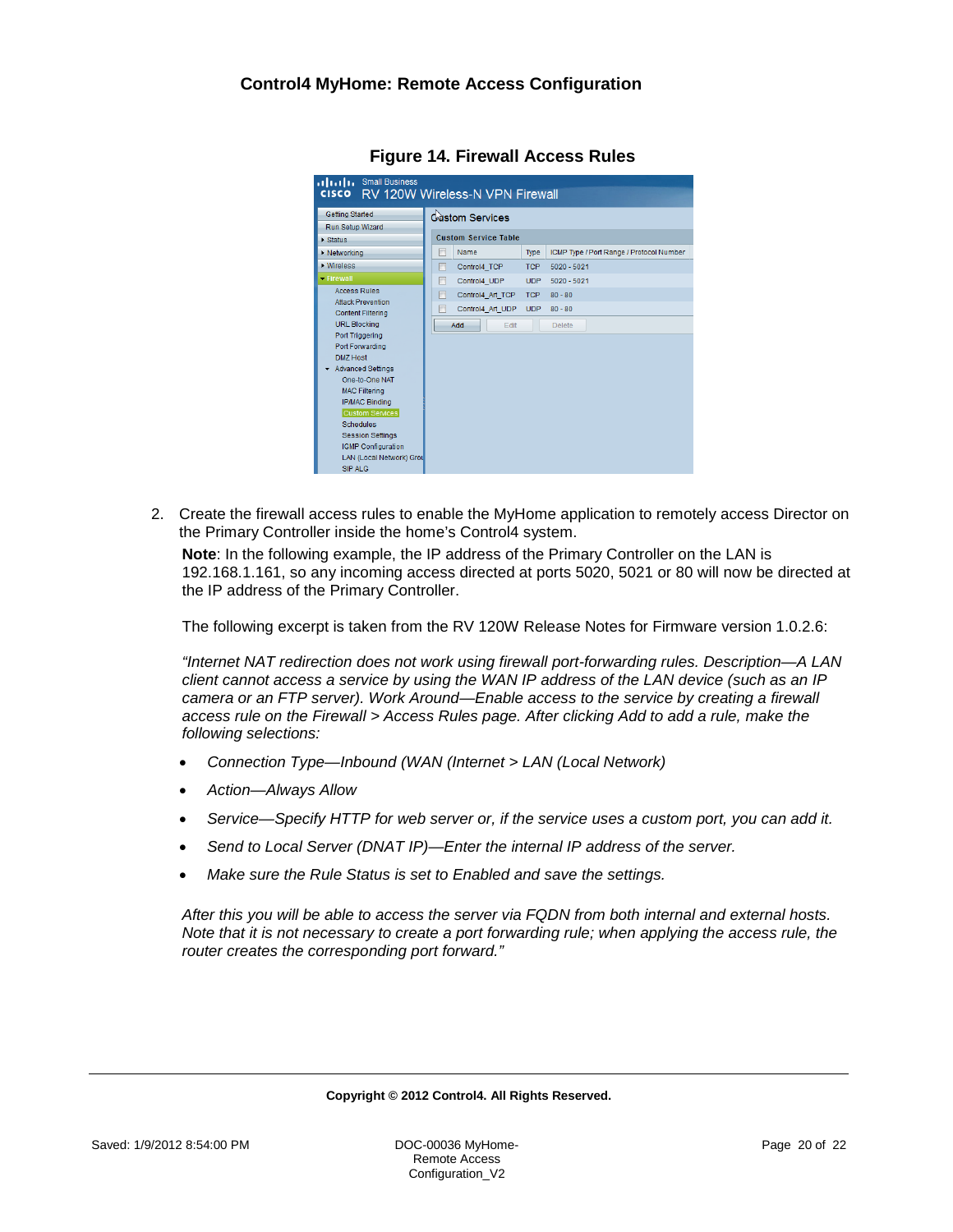<span id="page-20-0"></span>

| Getting Started                                      | Small Business<br>RV 120W Wireless-N VPN Firewall |                                                |                                                |                          |                           |                      |
|------------------------------------------------------|---------------------------------------------------|------------------------------------------------|------------------------------------------------|--------------------------|---------------------------|----------------------|
|                                                      | <b>Access Rules</b>                               |                                                |                                                |                          |                           |                      |
| Run Setup Wizard                                     |                                                   |                                                |                                                |                          |                           |                      |
| Status                                               | <b>Add / Edit Access Rule Configuration</b>       |                                                |                                                |                          |                           |                      |
| <b>Networking</b>                                    | <b>Connection Type:</b>                           | Inbound (WAN (Internet) > LAN (Local Network)) |                                                | $\blacktriangledown$     |                           |                      |
| <b>Wireless</b>                                      |                                                   |                                                |                                                |                          |                           |                      |
| - Firewall                                           | Action:                                           |                                                | <b>Always Allow</b>                            | $\overline{\phantom{a}}$ |                           |                      |
| <b>Access Rules</b><br><b>Attack Prevention</b>      | Schedule:                                         |                                                |                                                | $\psi$                   | Configure Schedules       |                      |
| <b>Content Filtering</b>                             | Service:                                          |                                                | Control4_TCP                                   | $\overline{\phantom{a}}$ | <b>Configure Services</b> |                      |
| <b>URL Blocking</b>                                  |                                                   |                                                |                                                |                          |                           |                      |
| Port Triggering                                      | Source IP:                                        |                                                | Any                                            | $\overline{\phantom{a}}$ |                           |                      |
| Port Forwarding                                      | Start:                                            |                                                |                                                |                          |                           |                      |
| <b>DMZ Host</b><br>Advanced Settings                 | Finish:                                           |                                                |                                                |                          |                           |                      |
| <b>NPN</b>                                           |                                                   |                                                |                                                |                          |                           |                      |
| Security                                             | Destination IP:                                   |                                                | Any                                            |                          |                           |                      |
| $\triangleright$ QoS                                 | <b>Start:</b>                                     |                                                |                                                |                          |                           |                      |
| Administration                                       | Finish:                                           |                                                |                                                |                          |                           |                      |
|                                                      |                                                   |                                                |                                                |                          |                           |                      |
|                                                      | Use This SNAT IP Address:                         |                                                | $\Box$ Enable                                  |                          |                           |                      |
|                                                      | SNAT IP:                                          |                                                |                                                |                          |                           |                      |
|                                                      | Send to Local Server (DNAT IP):                   |                                                | 192.168.1.161                                  |                          |                           |                      |
|                                                      |                                                   |                                                |                                                |                          |                           |                      |
|                                                      | Use Other WAN (Internet) IP Address:              |                                                | $\Box$ Enable                                  |                          |                           |                      |
|                                                      | WAN (Internet) Destination IP:                    |                                                |                                                |                          |                           |                      |
|                                                      | Rule Status:                                      |                                                | Enabled $\vert \star$                          |                          |                           |                      |
|                                                      |                                                   |                                                |                                                |                          |                           |                      |
|                                                      | Save<br>Cancel                                    | <b>Back</b>                                    |                                                |                          |                           |                      |
| did it Small Business                                | RV 120W Wireless-N VPN Firewall                   |                                                |                                                |                          |                           |                      |
|                                                      |                                                   |                                                |                                                |                          |                           |                      |
| <b>CISCO</b>                                         |                                                   |                                                |                                                |                          |                           |                      |
| Getting Started                                      | <b>Access Rules</b>                               |                                                |                                                |                          |                           |                      |
| Run Setup Wizard                                     |                                                   |                                                |                                                |                          |                           |                      |
| Status                                               | <b>Default Outbound Policy</b>                    |                                                |                                                |                          |                           |                      |
| <b>Networking</b>                                    | Policy: O Allow O Block                           |                                                |                                                |                          |                           |                      |
| <b>Wireless</b>                                      |                                                   |                                                |                                                |                          |                           |                      |
| - Firewall                                           | <b>Access Rule Table</b>                          |                                                |                                                |                          |                           |                      |
| <b>Access Rules</b>                                  | Action<br>Service<br>n.                           | <b>Status</b><br><b>Connection Type</b>        | All                                            | $\blacktriangledown$     | Source IP                 |                      |
| <b>Attack Prevention</b><br><b>Content Filtering</b> | $\Box$<br><b>Always Allow</b><br>Control4_TCP     | Enabled                                        | Inbound (WAN (Internet) > LAN (Local Network)) |                          | Any                       | <b>Destination I</b> |
| <b>URL Blocking</b>                                  | $\Box$<br><b>Always Allow</b><br>Control4_UDP     | Enabled                                        | Inbound (WAN (Internet) > LAN (Local Network)) |                          | Any                       |                      |
| Port Triggering                                      | $\Box$<br><b>Always Allow</b><br>Control4_Art_TCP | Enabled                                        | Inbound (WAN (Internet) > LAN (Local Network)) |                          | Any                       |                      |
| Port Forwarding                                      | $\Box$<br>Control4_Art_UDP<br><b>Always Allow</b> | Enabled                                        | Inbound (WAN (Internet) > LAN (Local Network)) |                          | Any                       |                      |
| <b>DMZ Host</b>                                      | <b>Add Rule</b><br><b>Edit Rule</b><br>Enable     | <b>Disable</b><br><b>Delete</b>                | Reorder                                        |                          |                           |                      |
| Advanced Settings<br>$\triangleright$ VPN            |                                                   |                                                |                                                |                          |                           |                      |
| ▶ Security                                           | Save<br>Cancel                                    |                                                |                                                |                          |                           |                      |
| $\triangleright$ QoS                                 |                                                   |                                                |                                                |                          |                           |                      |

**Figure 15. Firewall Access Rules (con't)**

3. With the broadband router now properly configured, the last step is to point the MyHome application at the home's IP address. This is described in the following section.